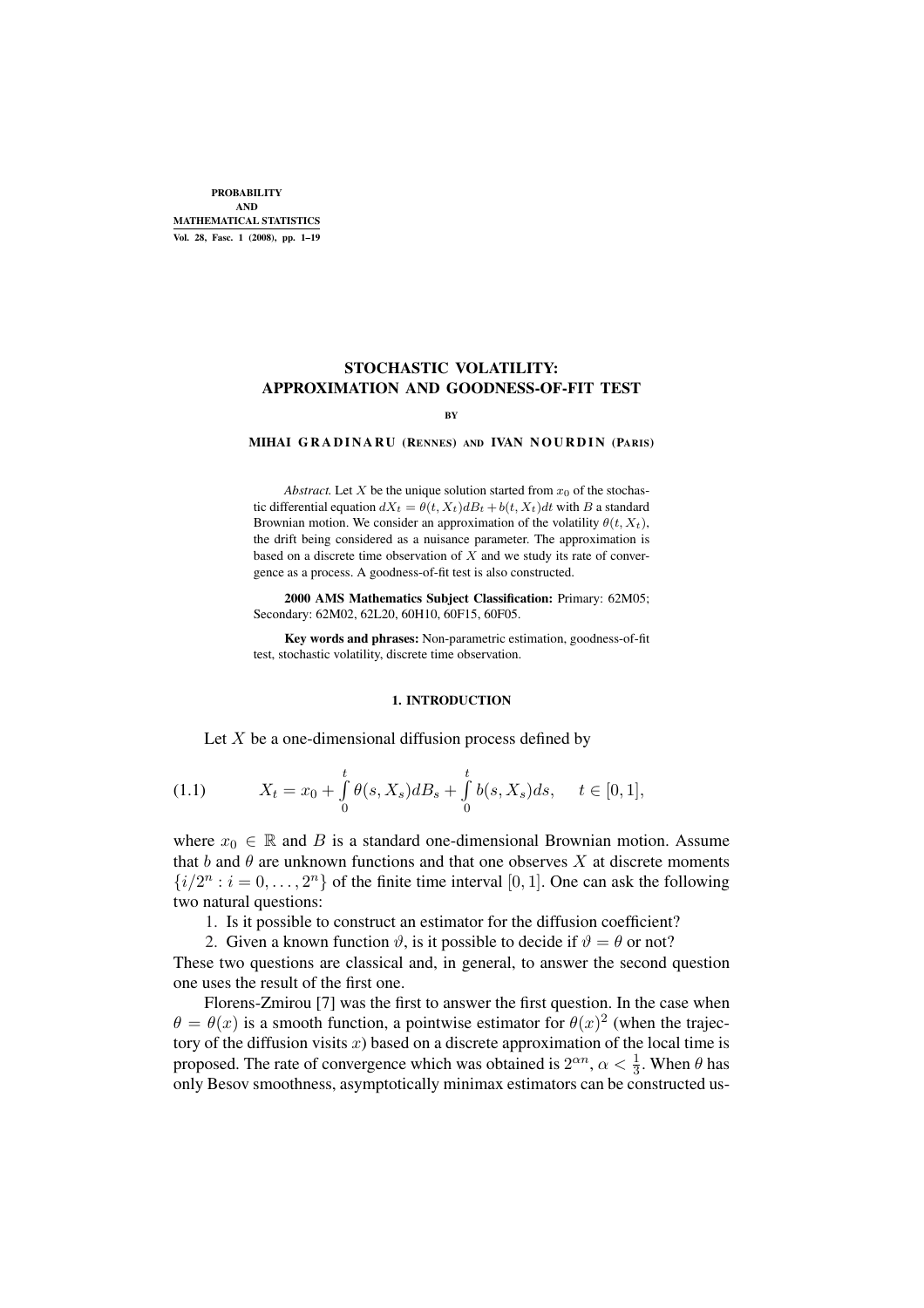ing wavelet basis (see Hoffmann [11]) and their rate of convergence are  $2^{ns/(1+2s)}$  $(if \theta \in B_{spa}).$ 

In the simpler case, when the diffusion coefficient does not depend on  $X_t$ but only on t, Genon-Catalot et al. [8] constructed a non-parametric estimator for  $\theta = \theta(t)$ . More precisely, one observes

$$
X_t=x_0+\smallint_0^t\theta(s)dB_s+\smallint_0^t b(s,X_s)ds,\quad \ t\in[0,1],
$$

and one proceeds in two steps: firstly, one constructs the estimator of the quantity and<br>1  $\int_0^1 h(s)\theta(s)^2 ds$  (*h* being any smooth function) given by

(1.2) 
$$
\sum_{i=0}^{2^n-1} h\bigg(\frac{i}{2^n}\bigg) (X_{(i+1)/2^n} - X_{i/2^n})^2, \quad n \in \mathbb{N},
$$

and, secondly, one recovers the function  $\theta^2$  by using a wavelets basis. The rate of convergence which was obtained is  $2^{n/2}$  (see also Hoffmann [10] for a study in Besov spaces).

What kind of result can be obtained by using the estimator (1.2) for the setting (1.1)? The present paper is an attempt to answer this question and we emphasize that our main interest is to construct a goodness-of-fit test. Precisely, a known function  $\vartheta$  being given, we want to decide if  $\vartheta = \theta$  or not. For that, we need some results on the convergence in law associated with a correct renormalization of (1.2). There are several works related to this topic: see, for instance, Jacod [12] (unpublished work), Delattre and Jacod [6], Becker [3], Barndorff-Nielsen and Shephard [2]. However, for the sake of completeness of this paper, we preferred to prove here all the results that we stated.

Let us then consider (1.1) with unknown functions  $\theta$  and b. Based on the observations of X at discrete moments, we infer on  $\theta(t, X_t)^2$  through the estimation of the primitive process

(1.3) 
$$
I(t) := \int_{0}^{t} \theta(s, X_s)^2 ds, \quad t \in [0, 1].
$$

We consider the sequence of estimators given by (1.2) with  $h = \mathbf{1}_{[0,t]}$ . Precisely, we set

$$
(1.4) \qquad \widehat{I}_n(t) := \sum_{i=0}^{[2^n t]-1} (X_{(i+1)/2^n} - X_{i/2^n})^2, \quad t \in [0,1], \, n \in \mathbb{N}.
$$

It is classical that, for each  $t \geq 0$ ,  $\widehat{I}_n(t)$  converges in probability towards  $I(t)$  (see, for instance, Berman [4]) and one can prove that  $\lim_{n\to\infty} \hat{I}_n = I$  almost surely uniformly on [0, 1]. Here, we study the convergence in distribution of  $\widehat{I}_n - I$  as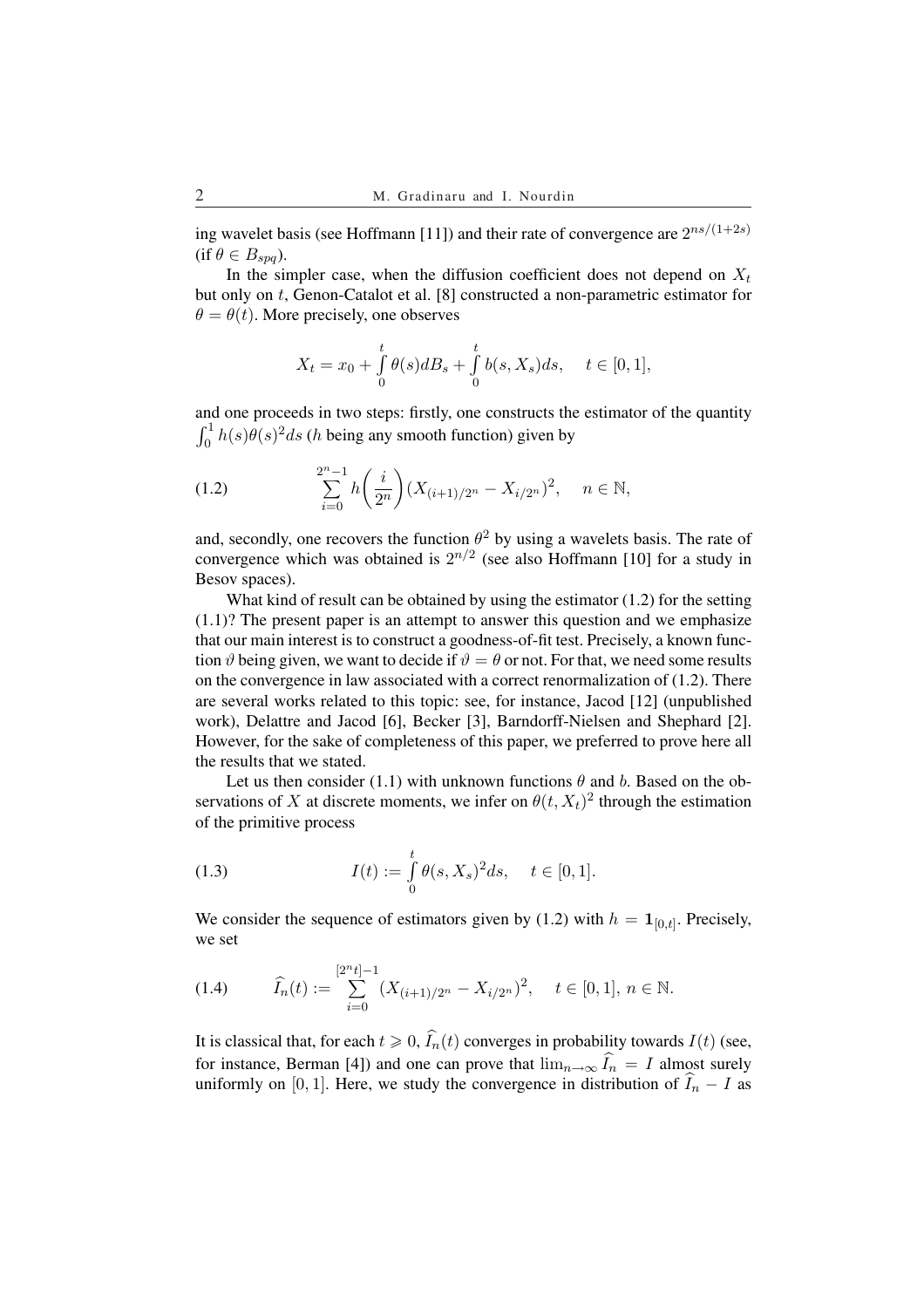a process. In a certain sense, the rate of convergence which we obtain is  $2^{n/2}$  (see Corollary 2.1 and Proposition 2.2 below) and, at least from a theoretical point of view, it suffices to differentiate  $I(t)$  to recover the square of the volatility  $\theta(t, X_t)$ .

Let us briefly explain our approach. By means of Girsanov's theorem, we reduce the estimation of the diffusion coefficient of the semimartingale

$$
X_t = x_0 + \int_0^t \theta(s, X_s) dB_s + \text{(a drift term)}
$$

to the estimation of the martingale coefficient of the semimartingale

$$
Y_t = x_0 + \int_0^t \sigma(s, B_s) dB_s + \text{(a finite variation term)},
$$

with unknown  $\sigma$  linked to  $\theta$  (the observations are  $Y_{i/2^n}$ ,  $i = 0, 1, ..., 2^n - 1$ ). The semimartingale model has, from our point of view, an interest by itself and our analysis is performed using stochastic calculus. We used similar ideas in Gradinaru and Nourdin [9] when studying the convergence at first and second order of approximations

$$
\int_{0}^{t} \left( \frac{X_{s+\varepsilon} - X_s}{\sqrt{\varepsilon}} \right)^m ds
$$

of m-order stochastic integrals (the main difference is that, in the present case, we are working with sum approximations instead of integral approximations and with the Skorokhod topology instead of the uniform topology). Although some results of convergence in law could be obtained by using some of the results in references which we have already quoted, the proofs given in the present paper maybe bring out a simple self-contained approach.

We turn now to the second question, which is somehow the novelty of the present work, that is the attempt to construct goodness-of-fit tests for this problem. Consider the diffusion X given by (1.1) and let  $\vartheta$  be a known function. We introduce a test statistic  $T_n$  for testing the hypothesis  $(H)$ :  $\vartheta^2 = \theta^2$  against (A):  $\vartheta^2 \neq \vartheta^2$ . We evaluate the type I error probability and we prove that, under  $(A)$ ,  $T_n \to \infty$  almost surely, as  $n \to \infty$  (see Proposition 3.2 below).

As for the case of the diffusion  $X$ , we study the goodness-of-fit test problem linked to Y: if  $\psi$  is a known function, we observe the semimartingale  $\varphi(B_t)$  with  $\varphi$  unknown, and we test  $(\widetilde{H})$ :  $\psi(|\cdot|) = \varphi(|\cdot|)$  against  $(\widetilde{A})$ :  $\psi(|\cdot|) \neq \varphi(|\cdot|)$ (see Proposition 3.1 below). Our method also applies for some cases when  $\varphi$  is not a bijection.

The paper is organised as follows. In the next section, we state the results concerning the rate of convergence. Section 3 is devoted to the construction of goodness-of-fit tests. The proofs are given in Section 4.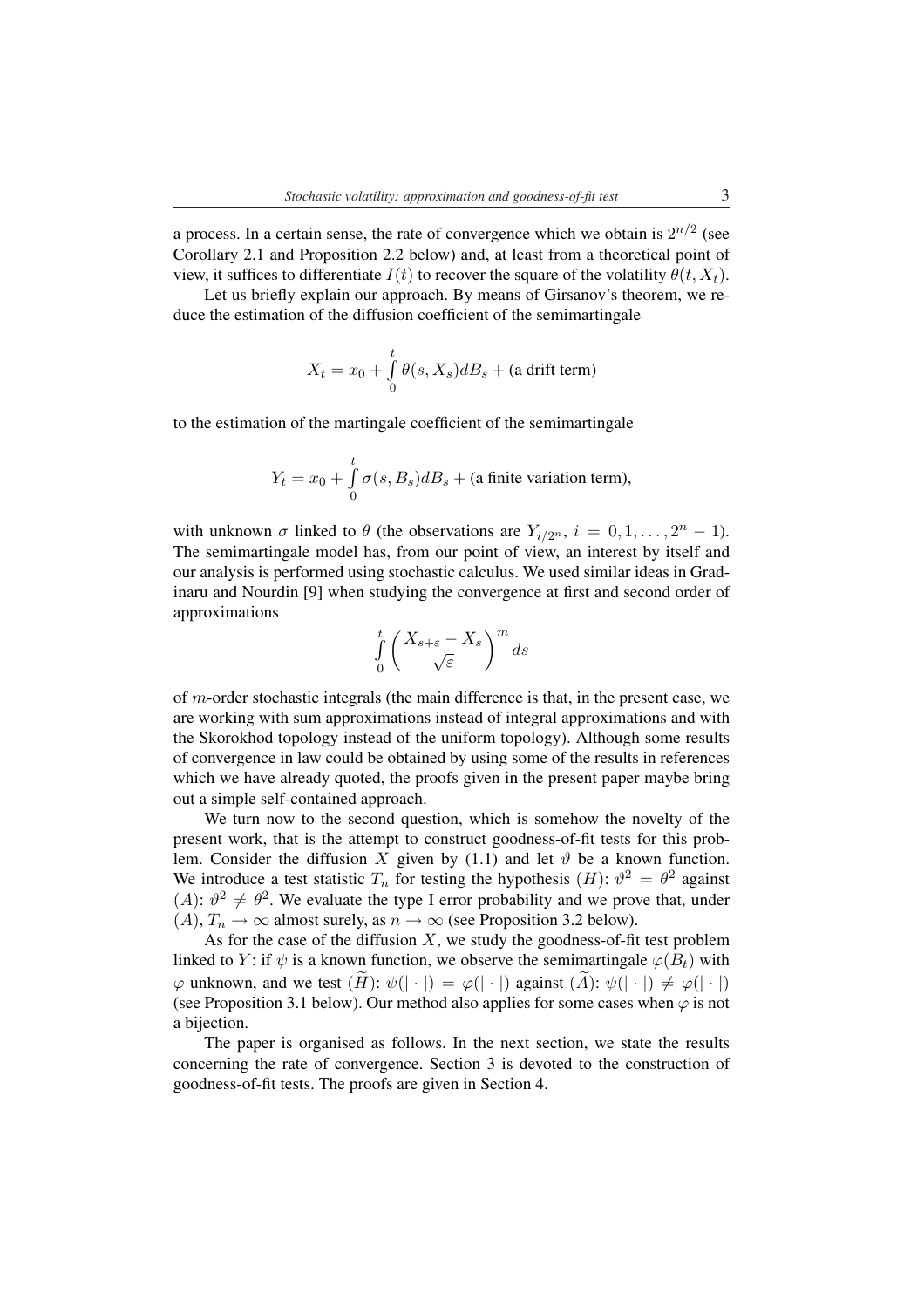## 2. CONVERGENCE IN DISTRIBUTION OF THE APPROXIMATIONS

**2.1. Semimartingale model.** Let  $Y$  be a semimartingale given by

(2.1) 
$$
Y_t = x_0 + \int_0^t \sigma(s, B_s) dB_s + \int_0^t M_s ds, \quad t \in [0, 1],
$$

where  $\sigma \in C^{1,2}([0,1] \times \mathbb{R}; \mathbb{R})$  has bounded derivatives with respect to the second variable, and  $\overline{M}$  is a continuous adapted process.

We denote by  $\widehat{J_n}$  and J the processes on [0, 1] given by

$$
(2.2) \ \widehat{J_n}(t) := \sum_{i=0}^{[2^n t]-1} (Y_{(i+1)/2^n} - Y_{i/2^n})^2, \ n \in \mathbb{N}, \text{ and } J(t) := \int_0^t \sigma(s, B_s)^2 ds,
$$

respectively, and one can prove that, as  $n \to \infty$ ,  $\widehat{J}_n$  converges towards J, almost surely uniformly on [0, 1].

All processes will be considered as random elements of the space  $\mathbb{D}([0,1];\mathbb{R})$ of càdlàg real functions on  $[0, 1]$  endowed with the Skorokhod topology (see [5], p. 128).

We can state the following (see also [2], [3] and the unpublished work [12] for some similar questions):

THEOREM 2.1. As  $n \to \infty$ ,

(2.3) 
$$
2^{n/2}(\widehat{J}_n - J) \xrightarrow{law} \sqrt{2} \int_0^1 \sigma(s, \beta_s^{(1)})^2 d\beta_s^{(2)},
$$

*in the Skorokhod topology, where*  $\beta^{(1)}$  *and*  $\beta^{(2)}$  *are two independent standard Brownian motions.*

Let us remark that the unknown function  $\sigma$  appears in the limit (2.3). To avoid this, we point out the following:

PROPOSITION 2.1. *Assume that*  $\sigma \not\equiv 0$ *. Set* 

$$
(2.4) \qquad \widehat{V_n}(t) := 2^n \sum_{i=0}^{[2^n t]-1} (Y_{(i+1)/2^n} - Y_{i/2^n})^4, \quad t \in [0,1], n \in \mathbb{N}.
$$

*Then we have, for fixed*  $t \in (0, 1]$ *, as*  $n \to \infty$ *,* 

$$
(2.5) \t2^{n/2} \left(\widehat{V_n}(t)\right)^{-1/2} \left(\widehat{J_n}(t) - J(t)\right) \xrightarrow{law} \sqrt{\frac{2}{3}} \mathcal{N}(0,1).
$$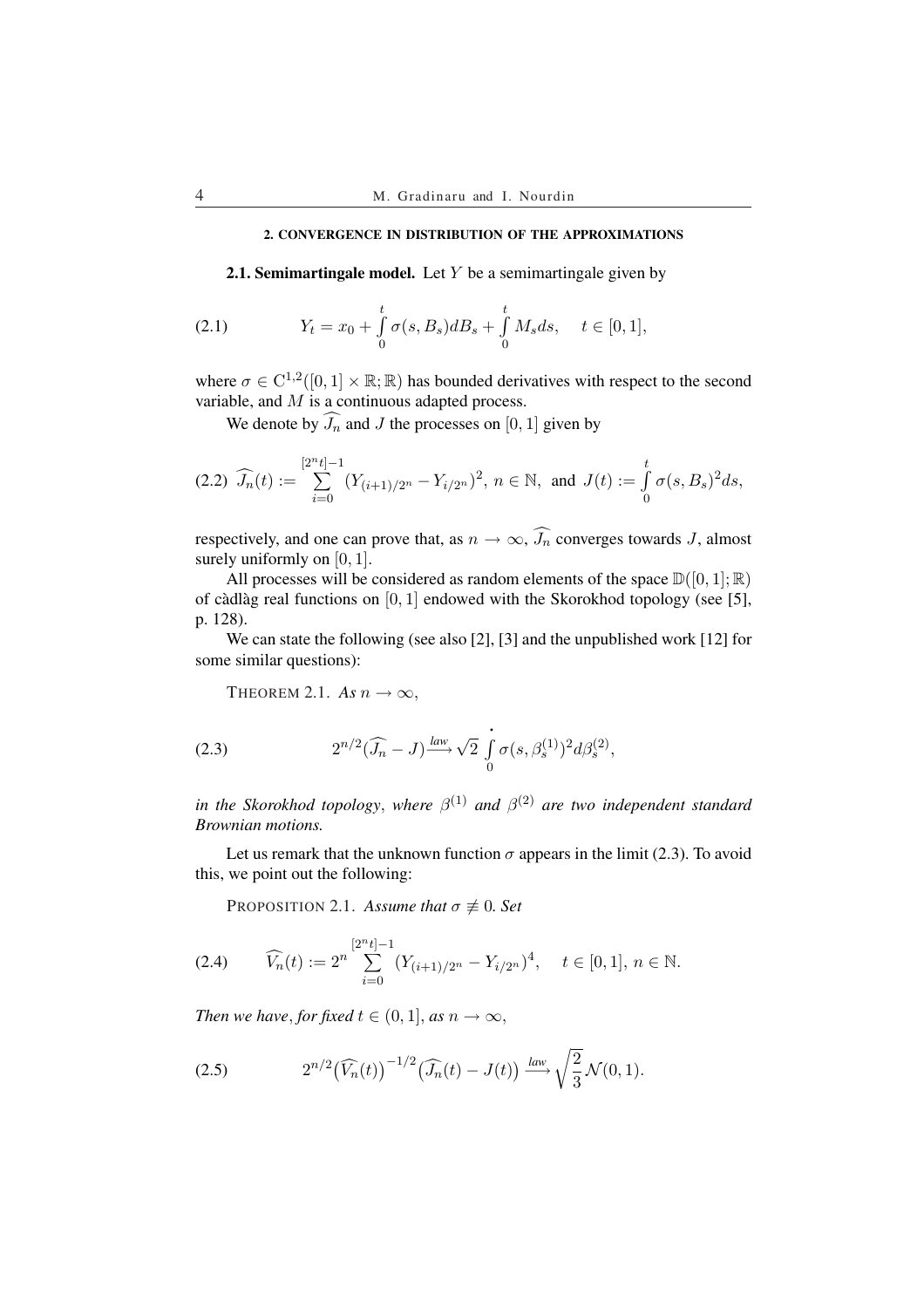2.2. Diffusion model. Let us turn to the study of the strong solution of the stochastic differential equation (1.1). Here and elsewhere we denote by  $(\Omega, \mathcal{F}, P)$ the probability space. We assume that  $\theta \in C^{1,2}([0,1] \times \mathbb{R}; \mathbb{R})$  has bounded derivatives with respect to the second variable and that  $b \in C^{1,1}([0,1] \times \mathbb{R}; \mathbb{R})$  is bounded with a bounded derivative with respect to the second variable.

To study the convergence in distribution, we shall assume henceforth that

(2.6) 
$$
\theta \text{ is elliptic: } \inf_{(t,x)\in[0,1]\times\mathbb{R}} |\theta(t,x)| > 0
$$

and

(2.7) 
$$
\sup_{(t,x)\in[0,1]\times\mathbb{R}}\left|\frac{\partial}{\partial t}\int_{x_0}^x\frac{dy}{\theta(t,y)}\right|<\infty.
$$

Clearly, (2.7) is trivially fulfilled if  $\theta$  does not depend on t. We shall put

(2.8) 
$$
g(t,x) := \int_{x_0}^{x} \frac{dy}{\theta(t,y)}, \quad G(t,x) := (t, g(t,x)),
$$

$$
F(t,x) := G^{-1}(t,x) =: (t, f(t,x)).
$$

The existence of  $F$  is a consequence of the Hadamard–Lévy theorem (see, for instance, [1], p. 130). We will set  $\widetilde{B}_t := g(t, X_t)$  or, equivalently,  $X_t = f(t, \widetilde{B}_t)$ . Thanks to Itô's formula, by  $(1.1)$ , we can write

$$
\widetilde{B}_t = B_t - \int_0^t C_s ds
$$

with  $C_s := -\{\frac{b}{\theta} - (\frac{\partial \theta}{\partial x})/2 + (\frac{\partial g}{\partial s})\}$  (s, X<sub>s</sub>). By (2.7) we deduce that  $\partial g/\partial s$  is bounded on  $[0, 1] \times \mathbb{R}$  and, using (2.6), that  $b/\theta$  is bounded on  $[0, 1] \times \mathbb{R}$ . Con-<br>**Example the Mariban site is a state of**  $\begin{bmatrix} 1 & 0 & 1 \\ 0 & 1 & 0 \end{bmatrix}$  **of the social state of the same of the same** sequently, the Novikov criterion, that is,  $E(\exp(\frac{1}{2} \int_0^1 C_s^2 ds)) < \infty$ , is easily verified. By applying Girsanov's theorem, we deduce that  $\widetilde{B}$  is a Brownian motion under the probability Q given by

(2.9) 
$$
dQ = \exp\left(\int_{0}^{1} C_s dB_s - \frac{1}{2} \int_{0}^{1} C_s^2 ds\right) dP =: \exp(Z) dP.
$$

Hence, we can write

(2.10) 
$$
dX_t = \theta(t, X_t)dB_t + b(t, X_t)dt = \theta(t, f(t, \widetilde{B}_t))d\widetilde{B}_t + M_t dt,
$$

where  $M_t = \left\{ \left[ \left( \frac{\partial \theta}{\partial x} \right) / 2 - \left( \frac{\partial g}{\partial s} \right) \right] \theta \right\}$  $(t, f(t, \tilde{B}_t))$ . Thus  $X$  is related, by change of probability, to Y given by (2.1). Therefore, using Theorem 2.1 and Proposition 2.1, we obtain (see also [6] for some results concerning the convergence in law):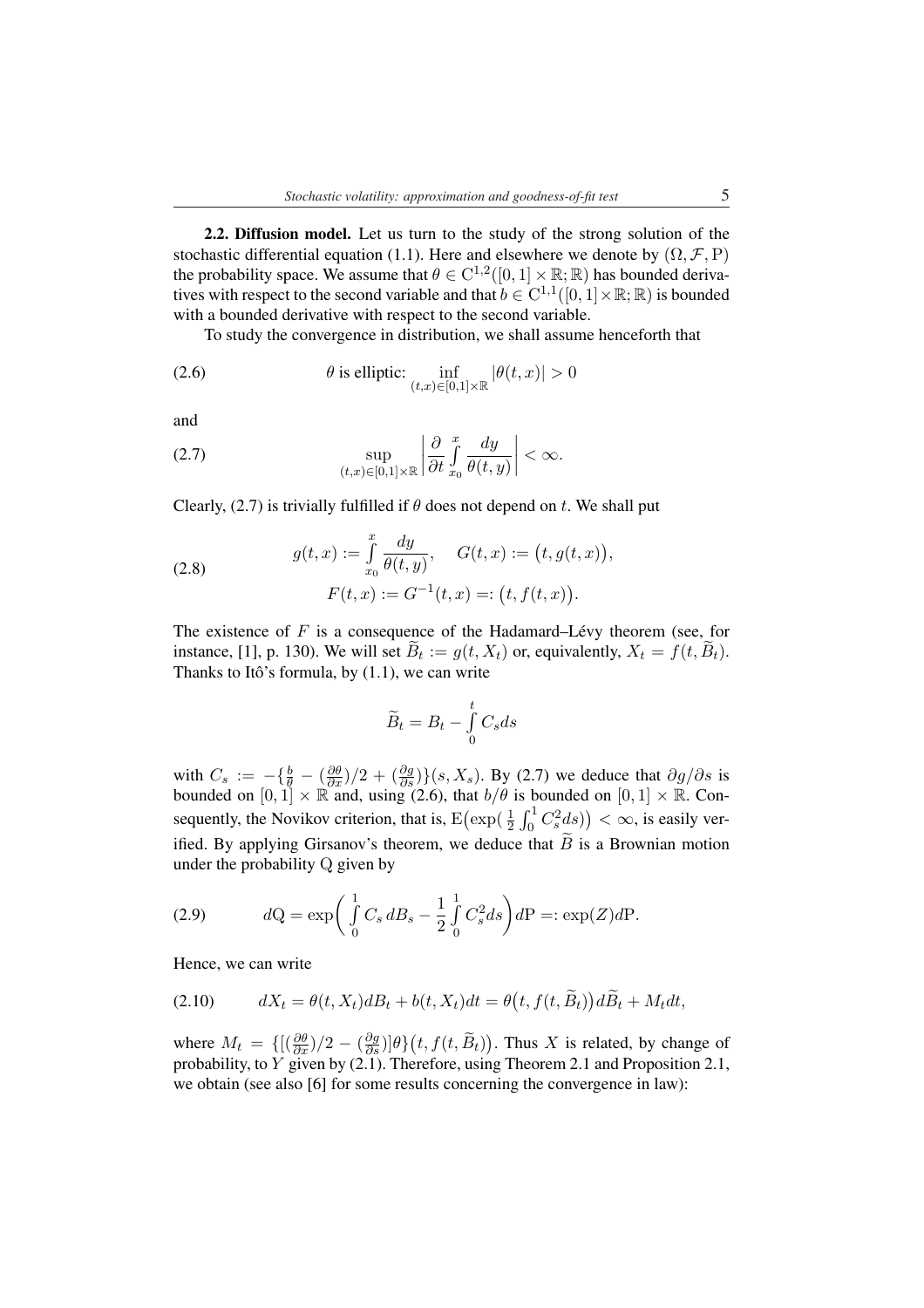COROLLARY 2.1. 1. As  $n \to \infty$ ,

(2.11) 
$$
2^{n/2}(\widehat{I}_n - I) \xrightarrow{law} \sqrt{2} \int_0^1 \theta(s, f(s, \beta_s^{(1)}))^2 d\beta_s^{(2)} \text{ under Q}
$$

*in the Skorokhod topology. Here,*  $\beta^{(i)}$   $(i = 1, 2)$  *are two independent standard Brownian motions under* Q, *and* f *is given by the last inequality in* (2.8)*.*

2. *Set*

$$
(2.12) \qquad \widehat{U_n}(t) := 2^n \sum_{i=0}^{\lfloor 2^n t \rfloor - 1} (X_{(i+1)/2^n} - X_{i/2^n})^4, \quad t \in [0, 1], n \in \mathbb{N}.
$$

*Then we have, for fixed*  $t \in (0, 1]$ *, as*  $n \to \infty$ *,* 

$$
(2.13) \t2^{n/2} \left(\widehat{U_n}(t)\right)^{-1/2} \left(\widehat{I_n}(t) - I(t)\right) \xrightarrow{law} \sqrt{\frac{2}{3}} \mathcal{N}(0,1) \text{ under Q.}
$$

If we want to use the initial probability  $P$ , the following proposition explains the rate  $2^{n/2}$  of convergence and allows to construct an asymptotic confidence interval for  $I(t)$ , both under P:

PROPOSITION 2.2. 1. Let  $\gamma > \frac{1}{2}$ . We have, for fixed  $t \in (0,1]$ ,

(2.14) 
$$
\forall R > 0 \ \lim_{n \to \infty} P\left(2^{n\gamma}(\widehat{U_n}(t))^{-1/2}|\widehat{I_n}(t) - I(t)| \ge R\right) = 1.
$$

2. Assume that  $\kappa > 0$  is such that  $E_P(Z^2) \leqslant \kappa^2$  with Z given by (2.9). Let 2. Assume that  $\kappa > 0$  is such that  $E_P(Z) \leq \kappa$  with  $Z$  given by  $(z, \theta)$ . Let  $\phi_{\kappa} : [0,1] \to [0, e^{-\kappa}]$  be continuous bijection given by  $\phi_{\kappa}(x) = x \exp(-\kappa/\sqrt{x})$ . *We have, for fixed*  $t \in (0, 1]$  *and for all*  $\eta > 0$ ,

$$
(2.15) \quad \limsup_{n \to \infty} \mathbb{P}\left(2^{n/2} \left(\widehat{U_n}(t)\right)^{-1/2} |\widehat{I_n}(t) - I(t)| \ge \eta\right) \le \phi_{\kappa}^{-1} \left(\frac{1}{\sqrt{2\pi}} \int \limits_{|x| \ge \sqrt{3/2}\eta} \exp\left(-\frac{x^2}{2}\right) dx\right).
$$

### 3. GOODNESS-OF-FIT TEST

**3.1. Semimartingale model.** Let us denote by  $C_{b,0}$  the set of non-constant analytic functions  $\psi : \mathbb{R} \to \mathbb{R}$ , with bounded first and second derivatives such that  $\psi(0) = 0.$ 

We will consider a semimartingale of the form  $Y_t = \varphi(B_t)$ ,  $t \in [0, 1]$ , with  $\varphi \in C_{b,0}$  unknown:  $\{Y_{i/2^n}: i = 0, 1, \ldots, [2^n t] - 1\}$ . If  $\psi \in C_{b,0}$  is known, we are interested by testing the hypothesis  $(H): \varphi(| \cdot |) = \psi(| \cdot |)$  against the alternative  $(A): \varphi(|\cdot|) \neq \psi(|\cdot|)$ . More precisely, we study the following two situations: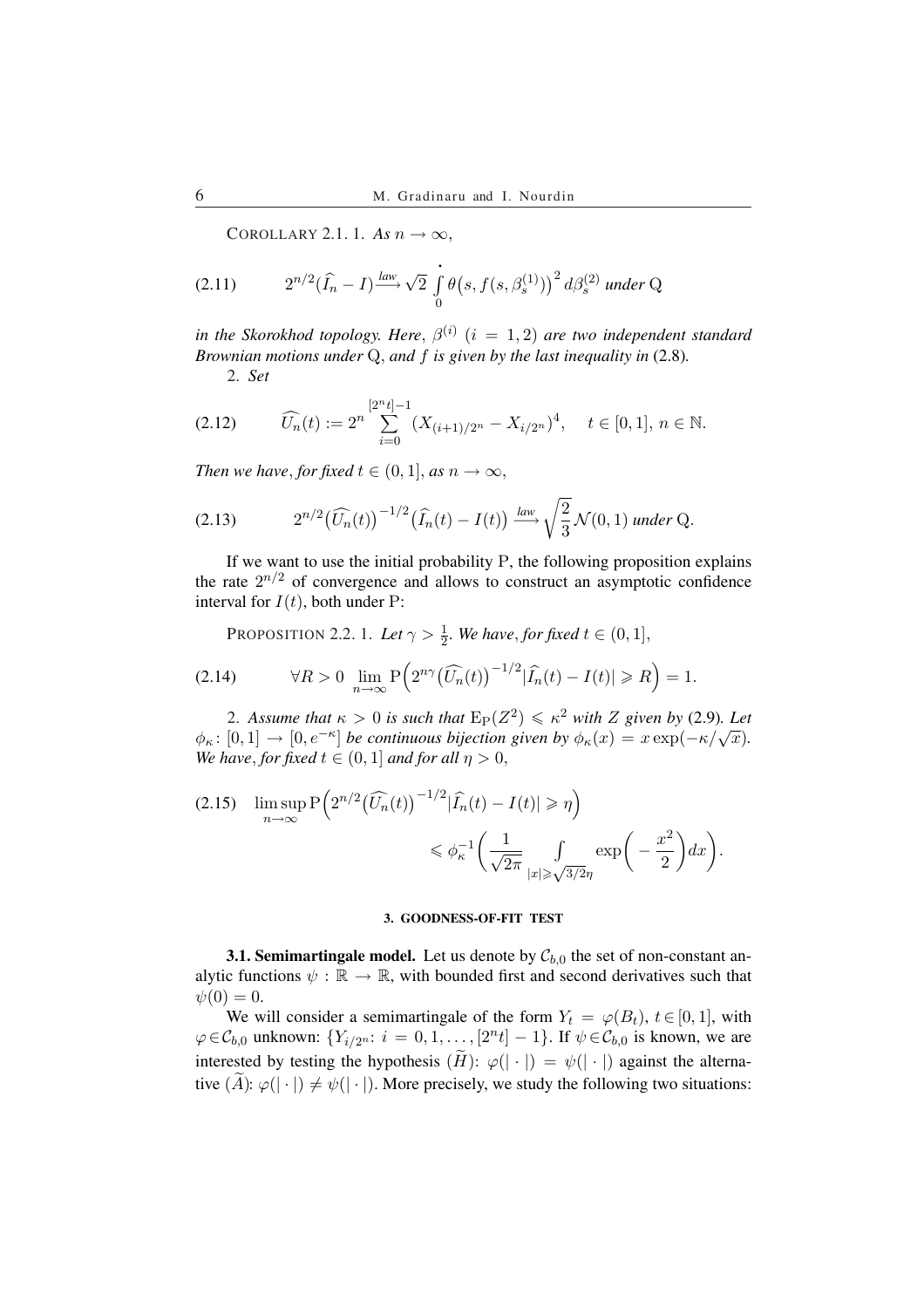$\psi$  is a strictly monotone bijection or  $\psi$  verifies  $\psi'^2 = F(\psi)$ , with F a real  $C^1$ -function.

Let us remark that if  $\psi$  is a strictly monotone bijection, then it is classical to test if  $\psi^{-1}(Y_t)$  is a standard Brownian motion. Indeed, it can be performed as follows: we need to investigate if

$$
\left(2^{n/2}\psi^{-1}(Y_{1/2^n}), 2^{n/2}(\psi^{-1}(Y_{2/2^n}) - \psi^{-1}(Y_{1/2^n})), \dots, \right.\n\left.2^{n/2}(\psi^{-1}(Y_1) - \psi^{-1}(Y_{1-1/2^n}))\right)
$$

is a sample of the standard Gaussian distribution. Here we propose an alternative procedure which can be applied even if  $\psi$  is not a bijection.

If at least one of the observed values  ${Y_{i/2^n}, i = 0, 1, ..., [2^n t] - 1}$  lies outside of the range of  $\psi$ ,  $(H$  is rejected. Otherwise, we set, for  $t \in [0,1]$  and n *∈* N,  $(3.1)$ 

(3.1)  
\n
$$
\widehat{\text{Jint}}_n(t) := \begin{cases}\n\frac{1}{2^n} \sum_{i=0}^{[2^n t]-1} (\psi' \circ \psi^{-1})(Y_{i/2^n})^2 \text{ if } \psi \text{ is a strictly monotone bijection,} \\
\frac{1}{2^n} \sum_{i=0}^{[2^n t]-1} F(Y_{i/2^n}) \text{ if } \psi \text{ verifies } \psi'^2 = F(\psi) \text{ with } F \text{ a } C^1(\mathbb{R}; \mathbb{R}).\n\end{cases}
$$

Let us note that if  $\psi$  is a strictly monotone bijection verifying at the same time  $\psi^2 = F(\psi)$ , then  $(\psi' \circ \psi^{-1})^2 = F$  and  $\widehat{\text{Jint}_n}$  is well defined. An example of a strictly monotone bijection (respectively, a function verifying  $\psi^2 = F(\psi)$ ) is  $arctan x$  (respectively,  $\sin x$ ).

Recall that  $\widehat{J}_n$  is given by (2.2) and  $\widehat{V}_n$  by (2.4).

PROPOSITION 3.1. *Introduce the decision statistic*:

$$
(3.2) \qquad \widetilde{T}_n(t) = \sqrt{\frac{3}{2}} 2^{n/2} \left(\widehat{V}_n(t)\right)^{-1/2} |\widehat{J}_n(t) - \widehat{\text{lint}}_n(t)|, \quad t \in [0, 1], n \in \mathbb{N}.
$$

1. Assume that  $(H)$  holds. Then for all  $t \in (0,1]$ :

(3.3) 
$$
\widetilde{T}_n(t) \xrightarrow{law} |N| \quad \text{as } n \to \infty,
$$

*where* N *is a standard Gaussian random variable.*

2. Assume that  $(A)$  holds. Then, for all  $t \in (0,1]$ :

(3.4) 
$$
\widetilde{T}_n(t) \xrightarrow{a.s.} \infty \quad \text{as } n \to \infty.
$$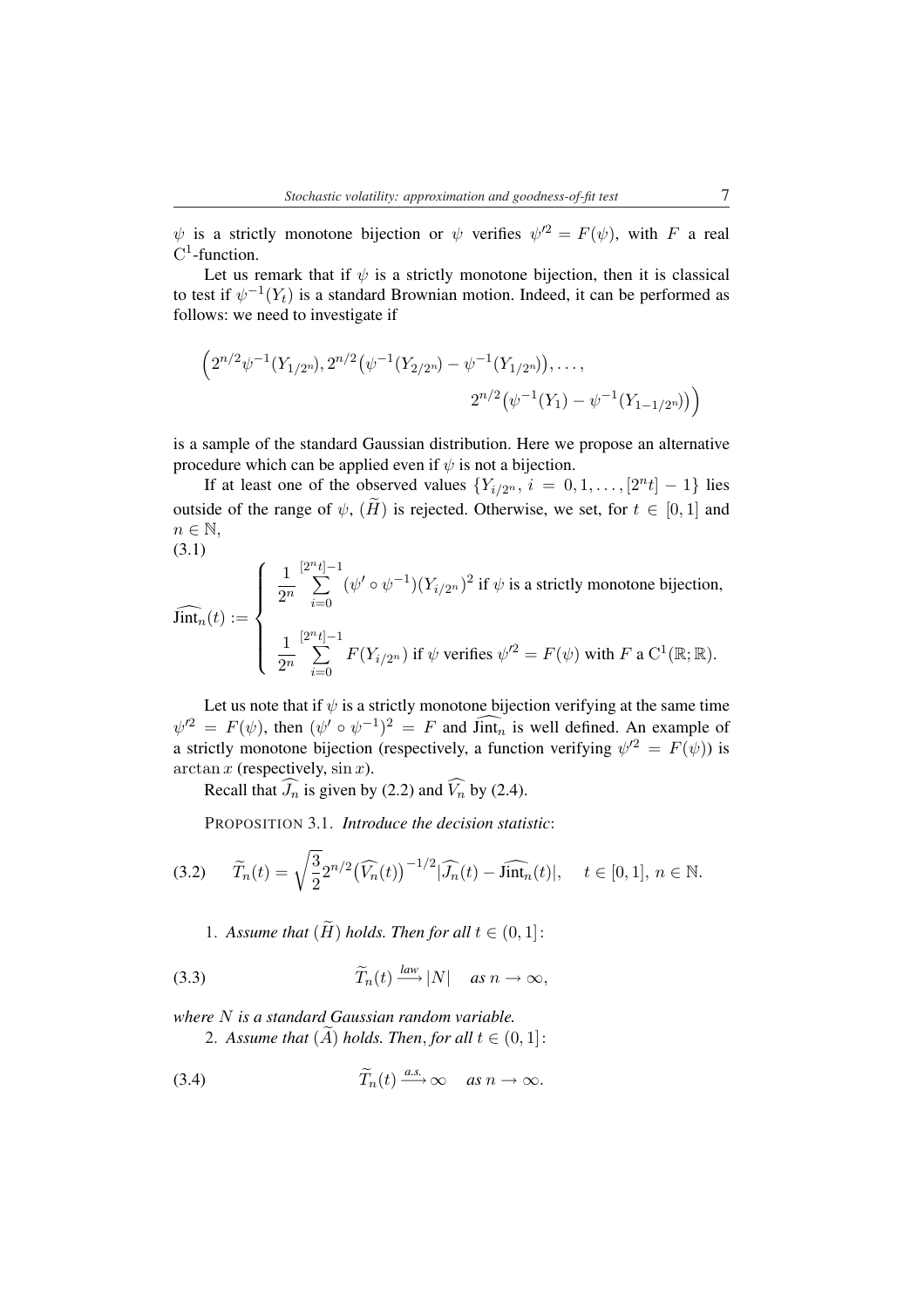

Figure 1. Observed semimartingale

EXAMPLE 3.1. Let us describe an example of application of this test. All computations below can be made using, for instance, a Matlab procedure. We observe  $n = \log_2(10000)$  values of a path Y given by Figure 1. We note that *Y*<sub>t</sub> ∈ [−1, 1] when  $t \in [0, 1]$ . Hence, if we suspect that  $Y_t = \varphi(B_t)$ , we are looking for a function  $\varphi$  the range of which is contained in [−1, 1]. For instance, we shall test  $(H)$  with the monotone bijection  $\psi(x) = \frac{2}{\pi} \arctan x$ . In this case, we obtain

$$
\widetilde{T}_n(1)(\omega) = \sqrt{\frac{3}{2}} 2^{n/2} (\widehat{V}_n(1)(\omega))^{-1/2} |\widehat{J}_n(1)(\omega) - \widehat{\text{Jint}}_n(1)(\omega)| = 36.9889.
$$

Since  $P(|N| > 36.9889) < 10^{-2}$ ,  $N \sim \mathcal{N}(0, 1)$ , we can reject  $(\widetilde{H})$  by using (3.3). Let us now test  $(H)$  with  $\psi(x) = \sin x$  which verifies  $\psi'^2 = F(\psi)$  with  $F(x) = 1 - x^2$ . We obtain

$$
\widetilde{T}_n(1)(\omega) = \sqrt{\frac{3}{2}} 2^{n/2} (\widehat{V}_n(1)(\omega))^{-1/2} |\widehat{J}_n(1)(\omega) - \widehat{\text{lint}}_n(1)(\omega)| = 0.6759.
$$

Since  $P(|N| > 0.6759) = 0.5$ , we cannot reject  $(H)$ .

**3.2. Diffusion model.** Let us denote by  $C_{b,\pm}$  the set of the non-constant analytic functions  $\vartheta: \mathbb{R} \to \mathbb{R}$ , with bounded first and second derivatives, which do not vanish.

Assume, to simplify, that we observe a diffusion  $X$  of the form

(3.5) 
$$
X_t = x_0 + \int_0^t \theta(X_s) dB_s + \int_0^t b(s, X_s) ds, \quad t \in [0, 1],
$$

with  $\theta \in \mathcal{C}_{b,\pm}$  unknown and  $b \in C^1(\mathbb{R})$  either known or unknown:  $\{X_{i/2^n}: i =$  $[2<sup>n</sup>t]-1$ .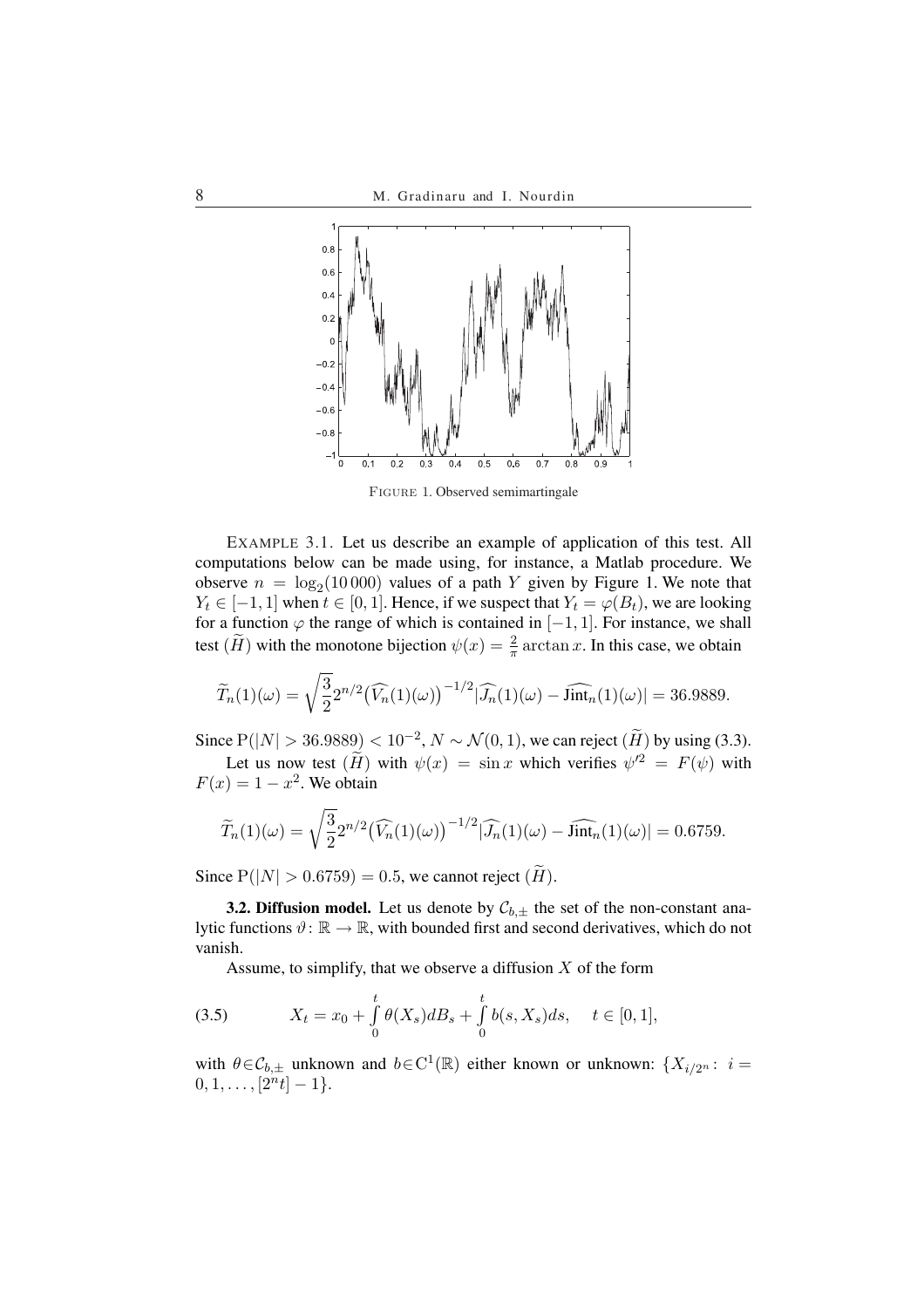If  $\vartheta \in C_{b,\pm}$  is known, we are interested in testing the hypothesis  $(H)$ :  $\theta^2 = \vartheta^2$ against the alternative  $(A)$ :  $\theta^2 \neq \theta^2$ .

We set

(3.6) 
$$
\widehat{\text{lint}}_n(t) := 2^{-n} \sum_{i=0}^{[2^n t]-1} \vartheta(X_{i/2^n})^2, \quad t \in [0,1], n \in \mathbb{N},
$$

and we recall that  $\widehat{I}_n$  and  $\widehat{U}_n$  are given by (1.4) and (2.12), respectively.

PROPOSITION 3.2. *Introduce the decision statistic*  $T_n$  *given by* 

$$
(3.7) \t T_n(t) = \sqrt{\frac{3}{2}} 2^{n/2} \left(\widehat{U_n}(t)\right)^{-1/2} |\widehat{I_n}(t) - \widehat{\text{lint}_n}(t)|, \quad t \in [0, 1], \ n \in \mathbb{N}.
$$

1. Assume that  $(H)$  holds. Then, for all  $\eta > 0$  and for fixed  $t \in (0,1]$ ,

(3.8) 
$$
\limsup_{n \to \infty} P(T_n(t) \ge \eta) \le \phi_{\kappa}^{-1} \left( \frac{1}{\sqrt{2\pi}} \int_{|x| \ge \eta} \exp\left(-\frac{x^2}{2}\right) dx \right).
$$

2. Assume that  $(A)$  holds. Then, for all  $t \in (0,1]$ ,

(3.9) 
$$
T_n(t) \xrightarrow{a.s.} \infty \quad \text{as } n \to \infty.
$$

EXAMPLE 3.2. Let us describe an example of application of this test. All computations below can be made using again a Matlab procedure. We observe  $n = \log_2(10000)$  values of a path X (see Figure 2). Considering the diffusion



Figure 2. Observed diffusion

on the time interval  $[0, 10]$  instead of  $[0, 1]$  is not a constraint. We test  $(H)$  with  $\vartheta(x) = 2 + \cos x$ , that is, let us inspect that X verifies

$$
X_0 = 5
$$
 and  $dX_t = (2 + \cos X_t)dB_t - dt$ ,  $t \in [0, 10]$ .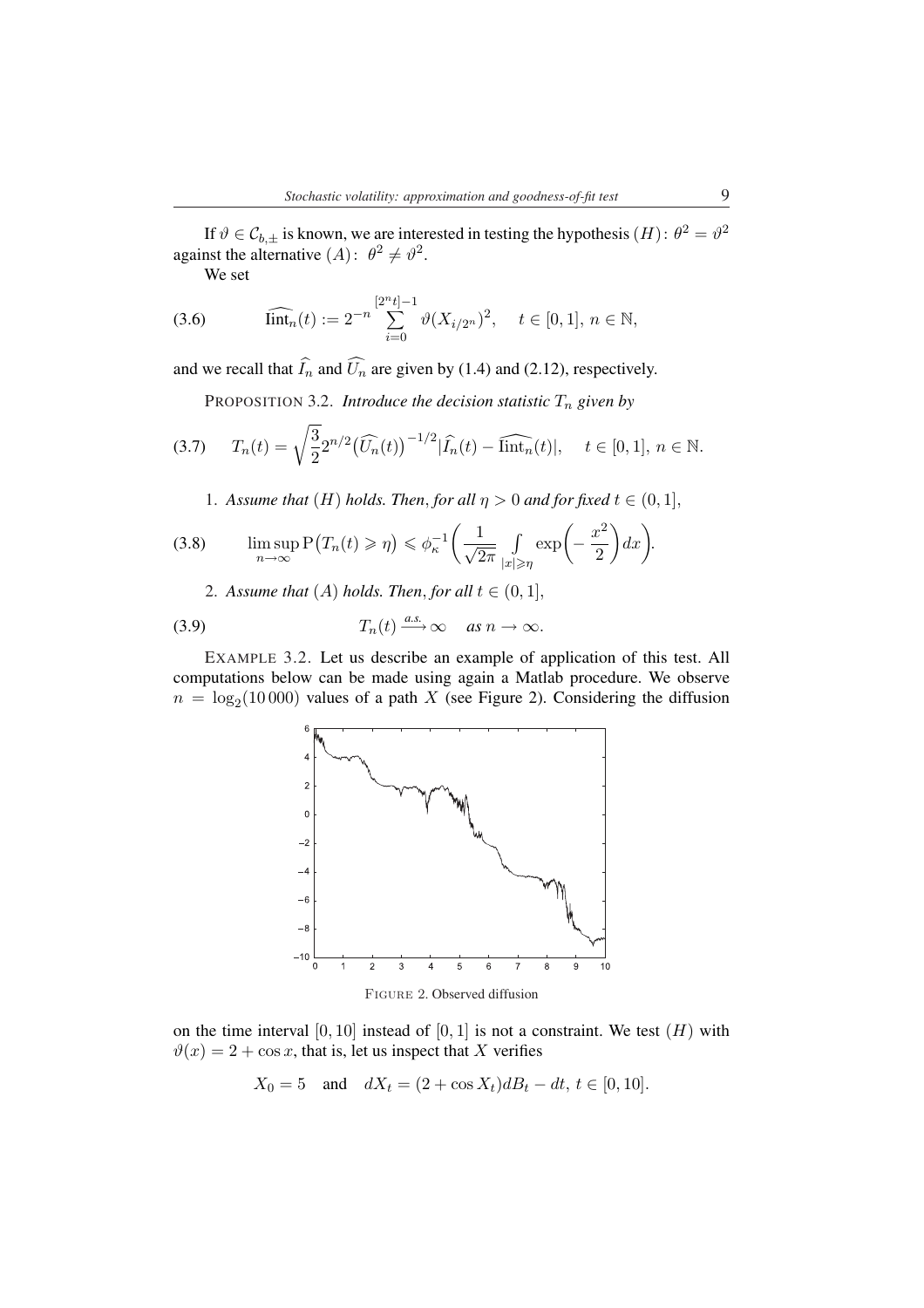In this case, we obtain

$$
T_n(10)(\omega) = \sqrt{\frac{3}{2}} 2^{n/2} \left(\widehat{U_n}(10)(\omega)\right)^{-1/2} |\widehat{I_n}(10)(\omega) - \widehat{\text{lint}}_n(10)(\omega)| = 115.2572
$$

and we have (see (2.9)):

$$
Z = \int_{0}^{10} C_s dB_s - \frac{1}{2} \int_{0}^{10} C_s^2 ds \quad \text{ with } |C_s| = \left| \frac{1}{2 + \cos X_s} - \frac{\sin X_s}{2} \right| \leqslant \frac{3}{2}.
$$

This implies that  $\mathbb{E}_{P}(Z^2) \leq \frac{82440}{32}$ , and hence we can choose  $\kappa = 51$ . Since

$$
\phi_{\kappa}^{-1}\bigg(\frac{1}{\sqrt{2\pi}}\int\limits_{|x|\geqslant 115.2572}\exp\bigg(-\frac{x^2}{2}\bigg)dx\bigg)<10^{-2},
$$

we can reject  $(H)$ .

# 4. PROOFS

P r o o f o f T h e o r e m 2.1. First, by using a localization argument, it is not very difficult to prove that the finite variation part of  $Y$  does not have any contribution to the limit. Consequently, in the following, we shall suppose that  $M \equiv 0$ in (2.1).

We can write

$$
\widehat{J_n}(t) - J(t) = j_n(t) + r_n(t)
$$

with

$$
j_n(t) := 2 \sum_{i=0}^{\lfloor 2^n t \rfloor - 1} \sigma \left( \frac{i}{2^n}, B_{i/2^n} \right)^2 \int_{i/2^n}^{(i+1)/2^n} dB_s \int_{i/2^n}^s dB_u
$$

and

$$
r_n(t) := 2 \sum_{i=0}^{[2^n t]-1} \binom{(i+1)/2^n}{\int \limits_{i/2^n} (\sigma(s, B_s) - \sigma(\frac{i}{2^n}, B_{i/2^n})) dB_s \int_{i/2^n}^s \sigma(\frac{i}{2^n}, B_{i/2^n}) dB_u
$$
  
+ 
$$
\int \limits_{i/2^n}^{\left(i+1\right)/2^n} \sigma(s, B_s) dB_s \int \limits_{i/2^n}^s \left(\sigma(u, B_u) - \sigma(\frac{i}{2^n}, B_{i/2^n})\right) dB_u \Big) - \int \limits_{[2^n t]/2^n}^t \sigma(s, B_s)^2 ds.
$$

By the classical Burkholder–Davis–Gundy inequality and using the fact that  $\sigma$  has bounded derivatives with respect to the second variable, we can prove that

$$
\lim_{n \to \infty} \mathbf{E} \{ \sup_{t \in [0,1]} |2^{n/2} r_n(t)|^2 \} = 0.
$$

Consequently, to obtain the convergence (2.3), it suffices to show that  $2^{n/2}j_n$  converges in distribution to  $\sqrt{2} \int_0^1 \sigma(s, \beta_s^{(1)})^2 d\beta_s^{(2)}$ , as we can see by the following  $\int_0^{\cdot} \sigma(s,\beta_s^{(1)})^2 d\beta_s^{(2)}$ , as we can see by the following classical lemma which is a consequence of Theorem 4.1, p. 25, in [5]: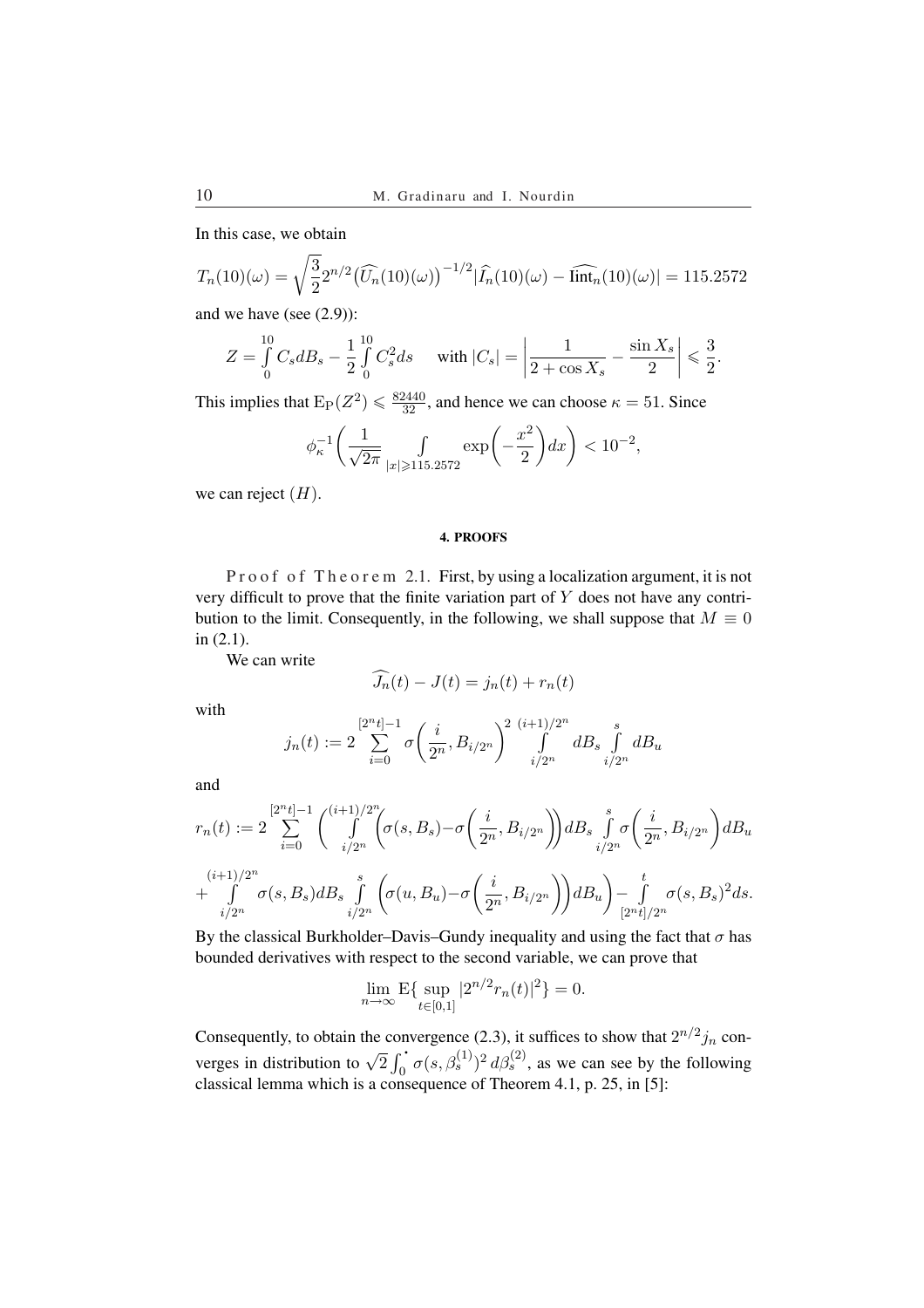LEMMA 4.1. *Consider two sequences*  $\{X_n: n \in \mathbb{N}\}\$  *and*  $\{Y_n: n \in \mathbb{N}\}\$  *of random elements with values in*  $D([0, 1]; \mathbb{R})$  (*or càdlàg real stochastic processes start-* $\lim_{n \to \infty}$  *from* 0). Assume that, as  $n \to \infty$ ,  $\mathcal{X}_n \xrightarrow{law} \mathcal{X}$  and  $\mathrm{E} \{ \sup_{t \in [0,1]} |\mathcal{Y}_n(t)|^2 \} \to 0$ . *Then, as*  $n \to \infty$ ,  $\mathcal{X}_n + \mathcal{Y}_n \xrightarrow{law} \mathcal{X}$ .

Let us introduce, for  $n \in \mathbb{N}$ , the process  $Z_n$  given by

$$
(4.1) \t Z_n(t) = 2^{1+n/2} \sum_{i=0}^{\lfloor 2^n t \rfloor - 1} \int_{i/2^n}^{(i+1)/2^n} dB_s \int_{i/2^n}^s dB_u
$$
  

$$
= 2^{n/2} \sum_{i=0}^{\lfloor 2^n t \rfloor - 1} \left[ (B_{(i+1)/2^n} - B_{i/2^n})^2 - \frac{1}{2^n} \right], \quad t \in [0, 1].
$$

We split the proof of the convergence of  $2^{n/2}j_n = \int_0^1$  $\int_0^{\cdot} \sigma(s, B_s) dZ_n(s)$  into several steps.

(a) Convergence in law in the particular case where  $\sigma \equiv 1$ .

Let  $\{N_i\}_{i\in\mathbb{N}}$  be a sequence of independent standard Gaussian random variables. We have, for all  $n \in \mathbb{N}$ :

$$
2^{n/2}\sum_{i=0}^{[2^{n}t]-1}\left[(B_{(i+1)/2^{n}}-B_{i/2^{n}})^{2}-\frac{1}{2^{n}}\right] \stackrel{\text{(law)}}{=} 2^{-n/2}\sum_{i=0}^{[2^{n}t]-1}(N_{i}^{2}-1).
$$

Then the convergence in law when  $\sigma \equiv 1$  is an immediate consequence of the functional central limit theorem.

- (b) Convergence in law for any function  $\sigma$ .
- (i) We can write  $Z_n(t) = \tilde{Z}_n(t) R_n(t)$ , where the martingale  $\tilde{Z}_n$  is given by

$$
\tilde{Z}_n(t) := 2 \int_0^t dB_s \int_0^s dB_u f_n(s, u)
$$

with

$$
f_n(s,u)=2^{n/2}\sum_{i=0}^{2^n-1}{\bf 1}_{[i/2^n,(i+1)/2^n)}(s){\bf 1}_{[i/2^n,1]}(u),
$$

and the remainder is defined by

$$
R_n(t) := 2^{1+n/2} \int_{[2^n t]/2^n}^t dB_s \int_{[2^n t]/2^n}^s dB_u.
$$

It is not difficult to show that

$$
\lim_{n \to \infty} \mathbf{E} \{ \sup_{t \in [0,1]} |R_n(t)|^2 \} = 0.
$$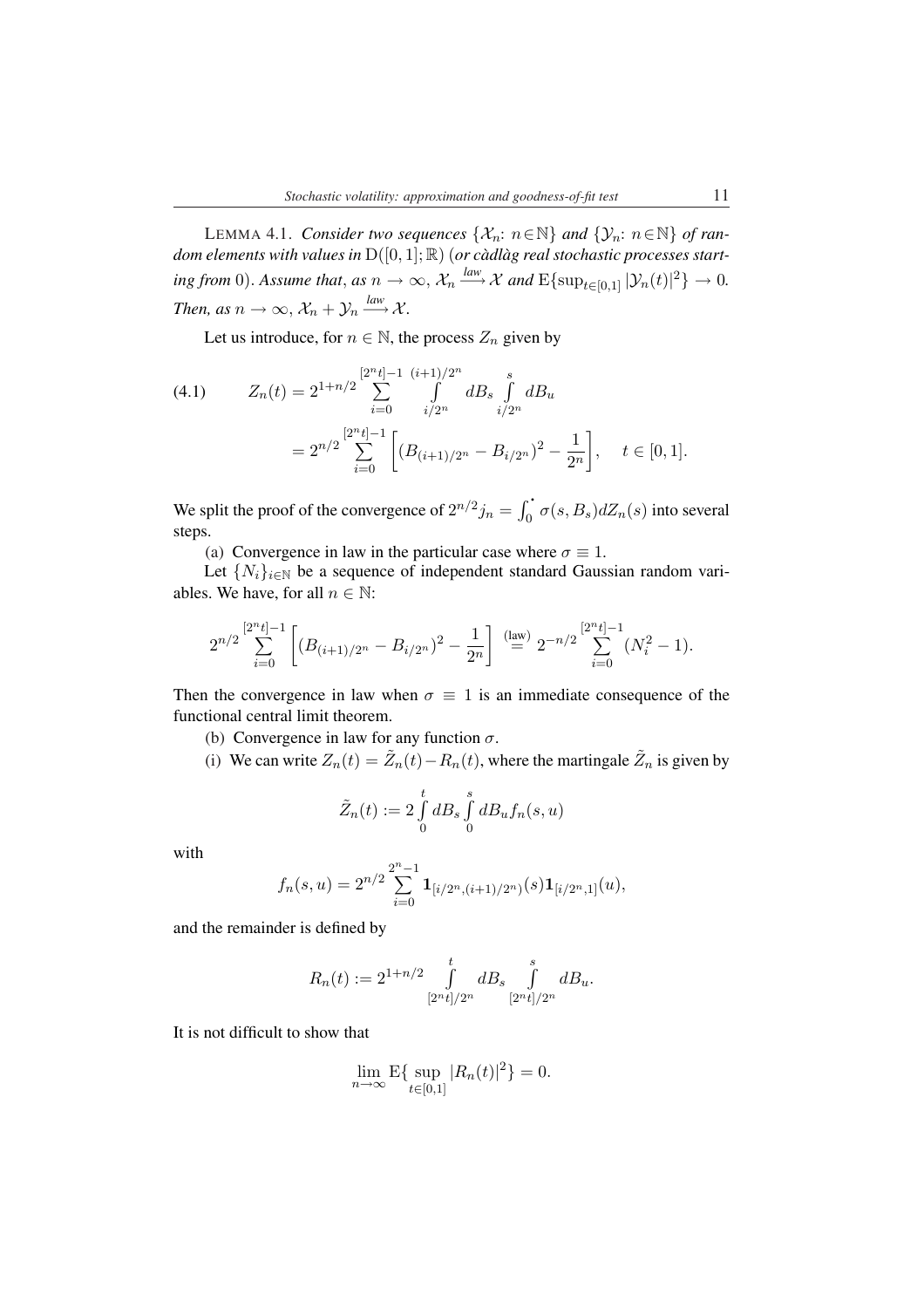Again, by Lemma 4.1, it suffices to study the convergence in distribution of  $\tilde{Z}_n$ . We fix  $t \in [0, 1]$ . By applying successively Itô's formula and the stochastic version of the Fubini theorem (see, for instance, [15], p. 175), the quadratic variation of  $\tilde{Z}_n$ satisfies

$$
[\tilde{Z}_n,\tilde{Z}_n](t) = 8 \int_0^t dB_u \int_0^u dB_v \int_u^t ds f_n(s,u) f_n(s,v) + 4 \int_0^t ds \int_0^s du f_n(s,u)^2.
$$

On the one hand, note that

$$
4\int_{0}^{t} ds \int_{0}^{s} du f_n(s, u)^2 = 2\frac{[2^n t]}{2^n} + 2^{1+n} \left(t - \frac{[2^n t]}{2^n}\right)^2 \to 2t \quad \text{as } n \to \infty.
$$

By the isometry formula, we also have

$$
\begin{split} \mathbf{E} \bigg[ \int_{0}^{t} dB_{u} \int_{0}^{u} dB_{v} \int_{u}^{t} ds \, f_{n}(s, u) \, f_{n}(s, v) \bigg]^{2} \\ & = 2^{2n+1} \sum_{i=0}^{\left[ 2^{n} t \right] - 1} \sum_{i/2^{n}}^{(i+1)/2^{n}} \int_{i/2^{n}}^{u} du \int_{u}^{(i+1)/2^{n}} ds \int_{u}^{s} dw \\ & \quad + 2^{2n+1} \int_{\left[ 2^{n} t \right] / 2^{n}}^{t} du \int_{\left[ 2^{n} t \right] / 2^{n}}^{u} dv \int_{u}^{t} ds \int_{u}^{s} dw = O\bigg( \frac{1}{2^{n}} \bigg) \quad \text{as } n \to \infty. \end{split}
$$

Consequently, we deduce that in L<sup>2</sup> we have  $\lim_{n\to\infty}[\tilde{Z}_n, \tilde{Z}_n](t) = 2t$ .

(ii) By using the stochastic version of the Fubini theorem, the covariation between  $\tilde{Z}_n$  and  $\tilde{B}$  satisfies

$$
[\tilde{Z}_n, B](t) = 2^{1+n/2} \left( \sum_{i=0}^{\lfloor 2^n t \rfloor - 1} \int \limits_{i/2^n}^{(i+1)/2^n} d B_u \int \limits_u^{(i+1)/2^n} ds + \int \limits_{[2^n t]/2^n}^t d B_u \int \limits_u^t ds \right).
$$

We deduce that

$$
E\{[\tilde{Z}_n, B](t)^2\} = 2^{n+2} \Big[ \sum_{i=0}^{[2^n t]-1} \int_{i/2^n}^{(i+1)/2^n} du \Big(\int_u^{(i+1)/2^n} ds\Big)^2 + \int_{[2^n t]/2^n}^t (t-u)^2 du\Big]
$$
  
=  $O\left(\frac{1}{2^n}\right) \to 0$  as  $n \to \infty$ .

(iii) With a similar reasoning, we can prove that in  $L^2$  we have

$$
\lim_{n\to\infty}\big[\tilde{Z}_n,B\big]\big(\big[\tilde{Z}_n,\tilde{Z}_n\big]^{-1}(t)\big)=0.
$$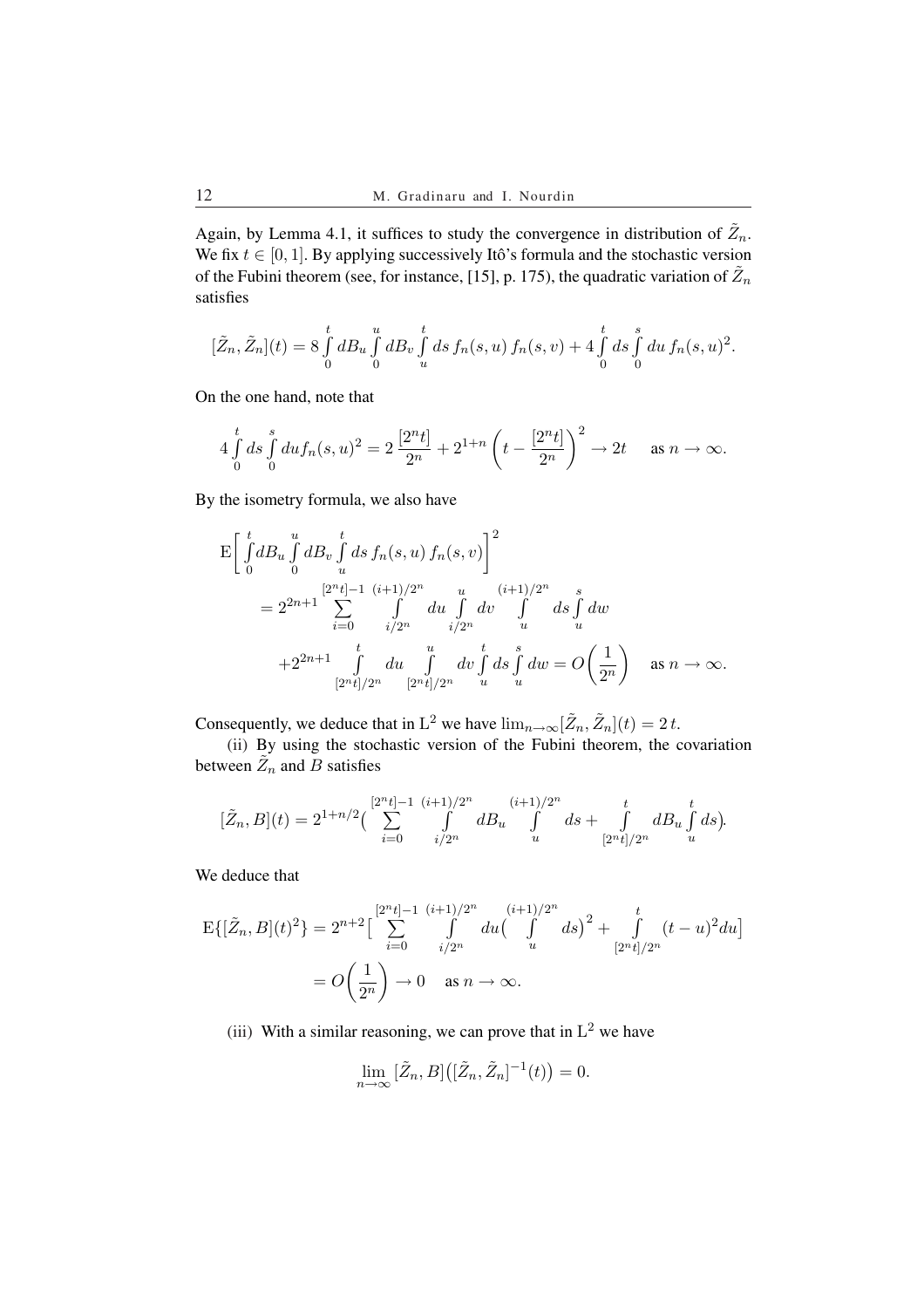(iv) Let us denote by  $\beta_n$  the Dubins–Schwarz Brownian motion associated with  $\tilde{Z}_n$ . By steps (i)–(iii) and the asymptotic version of Knight's theorem (see, for instance, [15], p. 524), we deduce that, as  $n \to \infty$ ,  $(B, \beta_n) \stackrel{\text{law}}{\longrightarrow} (\beta^{(1)}, \beta^{(2)})$ , where  $\beta^{(1)}$  and  $\beta^{(2)}$  are two independent standard Brownian motions. Since in  $L^2$ the limit of  $[\tilde{Z}_n, \tilde{Z}_n](t)$  is 2t, we see that, as  $n \to \infty$ ,  $(B, \tilde{Z}_n) \stackrel{\text{law}}{\longrightarrow} (\beta^{(1)},$ *√*  $\overline{2}\beta^{(2)}$ ). Set  $\iota(t) = t, t \in [0, 1]$ . Then  $(\iota, B, \tilde{Z}_n) \stackrel{\text{law}}{\longrightarrow} (\iota, \beta^{(1)},$ *√*  $\overline{2} \beta^{(2)}$ ) as  $n \to \infty$  and, by Lemma 4.1,

(4.2) 
$$
(\iota, B, Z_n) \xrightarrow{\text{law}} (\iota, \beta^{(1)}, \sqrt{2} \beta^{(2)}) \text{ as } n \to \infty.
$$

Since  $\sigma$  is a continuous function, we get  $(\sigma(\iota, B)^2, Z_n) \xrightarrow{\text{law}} (\sigma(\iota, \beta^{(1)})^2,$ *√*  $\overline{2}\beta^{(2)}$ as  $n \to \infty$ . Using the result concerning the convergence in distribution of stochastic integrals (see Jakubowski et al. [13]), we obtain, as  $n \to \infty$ ,

$$
2^{n/2}j_n = \int_0^{\cdot} \sigma(s, B_s)^2 dZ_n(s) \xrightarrow{\text{law}} \sqrt{2} \int_0^{\cdot} \sigma(s, \beta_s^{(1)})^2 d\beta_s^{(2)}.
$$

Indeed, it suffices to verify the uniform tightness hypothesis of the result in [13], p. 125: for all  $t \ge 0$ , for every predictable process A bounded by 1, and for all  $n \in \mathbb{N}$ , we have for some constant a

$$
P\left(\left|\int\limits_{0}^{t} A_{s} dZ_{n}(s)\right| > R\right)
$$
  
\$\leqslant \frac{1}{R^{2}} E\left(2^{1+n/2} \sum\_{i=0}^{[2^{n}t]-1} A\_{i/2^{n}} \int\limits\_{i/2^{n}}^{(i+1)/2^{n}} dB\_{s} \int\limits\_{i/2^{n}}^{s} dB\_{u}\right)^{2} \leqslant \frac{a}{R^{2}}.\$

Consequently, the proof of  $(2.3)$  is complete.  $\blacksquare$ 

P r o o f o f P r o p o sition 2.1. We denote by  $S_n$  the process given by

$$
S_n(t) = 2^n \sum_{i=0}^{[2^n t]-1} (B_{(i+1)/2^n} - B_{i/2^n})^4, \quad t \in [0,1], n \in \mathbb{N}.
$$

Let us note that, for any  $t \in [0, 1]$ ,  $S_n(t)$  converges towards 3t, a deterministic limit, in probability, as  $n \to \infty$ . Indeed, for fixed  $t \geq 0$ ,  $S_n(t)$  has the same law  $\lim_{n \to \infty} \lim_{n \to \infty} \lim_{n \to \infty} \lim_{n \to \infty} \lim_{n \to \infty} \lim_{n \to \infty} \lim_{n \to \infty} \lim_{n \to \infty} \lim_{n \to \infty} \lim_{n \to \infty} \lim_{n \to \infty} \lim_{n \to \infty} \lim_{n \to \infty} \lim_{n \to \infty} \lim_{n \to \infty} \lim_{n \to \infty} \lim_{n \to \infty} \lim_{n \to \infty} \lim_{n \to \infty} \lim_{n \to \infty} \lim_{n \to \infty} \lim_{n \to \infty$ random variables. The convergence is then obtained by the law of large numbers. One can also prove that  $S_n$  converges towards  $3\iota$ , in probability uniformly on [0, 1]. We deduce, by using (4.2), that, as  $n \to \infty$ ,

$$
(\iota, B, Z_n, S_n) \xrightarrow{\text{law}} (\iota, \beta^{(1)}, \sqrt{2} \,\beta^{(2)}, 3 \,\iota),
$$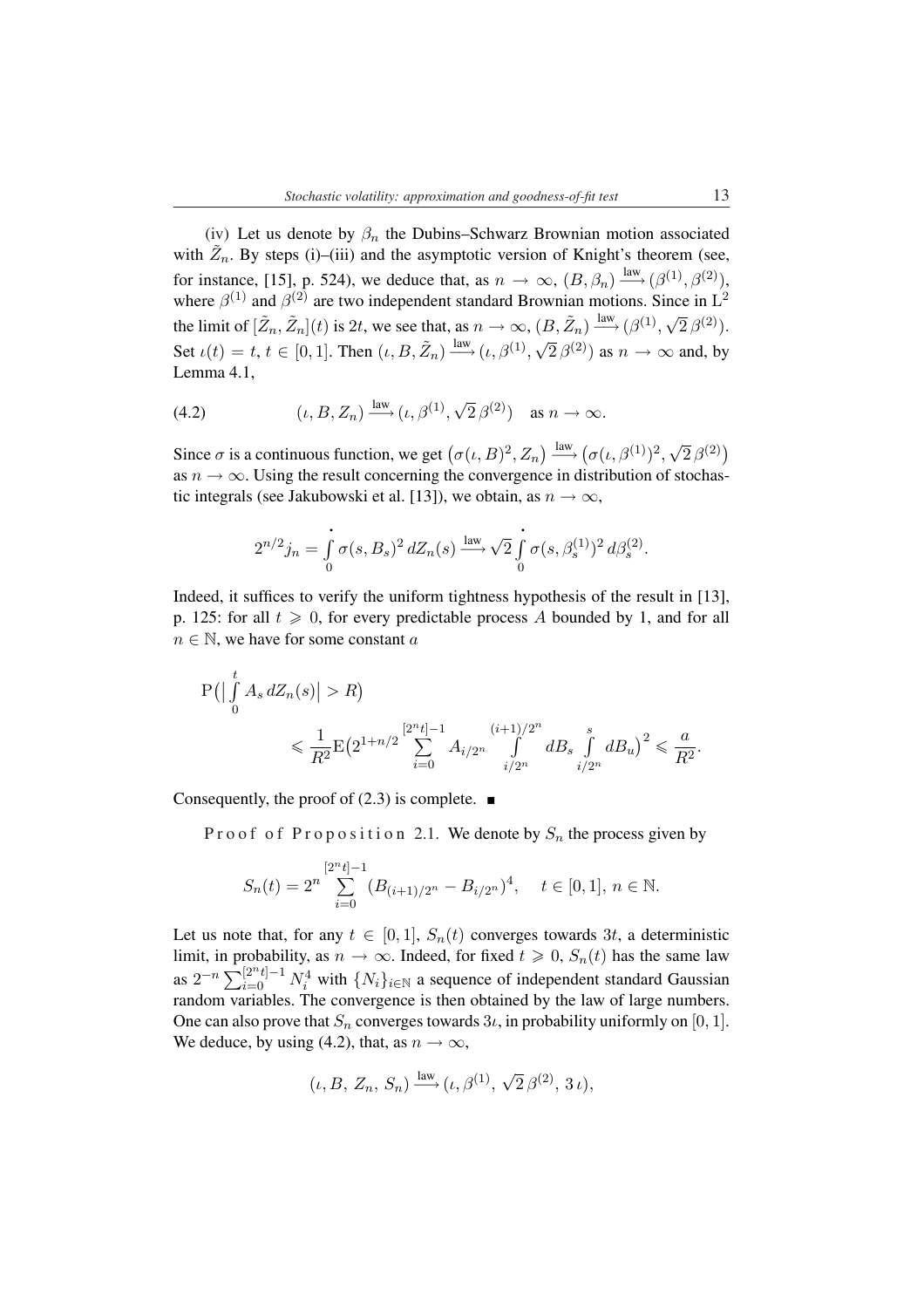with  $\beta^{(1)}$  and  $\beta^{(2)}$  again two independent standard Brownian motions and  $\iota(t) = t$ ,  $t \in [0, 1]$ . Moreover, by a similar reasoning to that in step (iv) of the proof of Theorem 2.1, for fixed  $t \in [0, 1]$ , we obtain firstly, as  $n \to \infty$ ,

$$
\left(\int_{0}^{t} \sigma(s, B_{s})^{2} dZ_{n}(s), \int_{0}^{t} \sigma(s, B_{s})^{4} dS_{n}(s)\right) \xrightarrow{\text{law}} \left(\sqrt{2} \int_{0}^{t} \sigma(s, \beta_{s}^{(1)})^{2} d\beta_{s}^{(2)}, 3 \int_{0}^{t} \sigma(s, \beta_{s}^{(1)})^{4} ds\right)
$$

and secondly, as  $n \to \infty$ ,

$$
\left(2^{n/2}\left(\widehat{J_n}(t)-J(t)\right), \,\widehat{V_n}(t)\right)\stackrel{\text{law}}{\longrightarrow}\left(\sqrt{2}\int\limits_0^t\sigma(s,\beta^{(1)}_s)^2d\beta^{(2)}_s,\,3\int\limits_0^t\sigma(s,\beta^{(1)}_s)^4ds\right).
$$

Finally, since the function  $(x, y) \mapsto x/\sqrt{y}$  is continuous on  $\mathbb{R} \times \mathbb{R}^*_+$ , we deduce that, as  $n \to \infty$ ,

$$
2^{n/2}(\widehat{V_n}(t))^{-1/2}(\widehat{J_n}(t) - J(t)) \xrightarrow{\text{law}} \sqrt{\frac{2}{3}} \frac{\int_0^t \sigma(s, \beta_s^{(1)})^2 d\beta_s^{(2)}}{\left(\int_0^t \sigma(s, \beta_s^{(1)})^4 ds\right)^{1/2}}.
$$

By the independence between  $\beta^{(1)}$  and  $\beta^{(2)}$ , it is easy to see that, for any fixed  $t \in (0, 1],$ 

$$
\sqrt{\frac{2}{3}}\,\frac{\int_0^t\sigma(s,\beta_s^{(1)})^2d\beta_s^{(2)}}{\big(\int_0^t\sigma(s,\beta_s^{(1)})^4ds\big)^{1/2}}\stackrel{\text{law}}{=} \sqrt{\frac{2}{3}}\,\mathcal{N}(0,1).
$$

Thus the proof of  $(2.5)$  is complete.  $\blacksquare$ 

Proof of Proposition 2.2. We begin by stating the following:

LEMMA 4.2. Let  $\phi_{\kappa}$  *be as in Proposition* 2.2*. We have, for any set*  $A \in \mathcal{F}$ ,

(4.3)  $Q(A) \geq \phi_{\kappa}$ ¡  $P(A)$ ¢ *or*, *equivalently*,  $P(A) \leq \phi_{\kappa}^{-1}$ ¡  $Q(A)$ ¢ .

*In particular, if*  $(A_m)$  *is a sequence of sets in*  $\mathcal F$  *such that*  $Q(A_m) \to 0$  (*respectively,*  $Q(A_m) \to 1$ , *then*  $P(A_m) \to 0$  (*respectively*,  $P(A_m) \to 1$ ) *as*  $m \to \infty$ *.* 

Let us complete the proof of Proposition 2.2. We fix  $t \in (0, 1]$  and let  $R > 0$ . We can write, for all  $n_0 \in \mathbb{N}$  and  $n \ge n_0$ ,

$$
Q\left(2^{n\gamma}(\widehat{U_n}(t))^{-1/2}|\widehat{I_n}(t) - I(t)| \ge R\right)
$$
  

$$
\ge Q\left(2^{n/2}(\widehat{U_n}(t))^{-1/2}|\widehat{I_n}(t) - I(t)| \ge \frac{R}{2^{n_0(\gamma - 1/2)}}\right)
$$
  

$$
\to Q\left(\sqrt{\frac{2}{3}}|N| \ge \frac{R}{2^{n_0(\gamma - 1/2)}}\right) \to 1 \quad \text{as } n \to \infty.
$$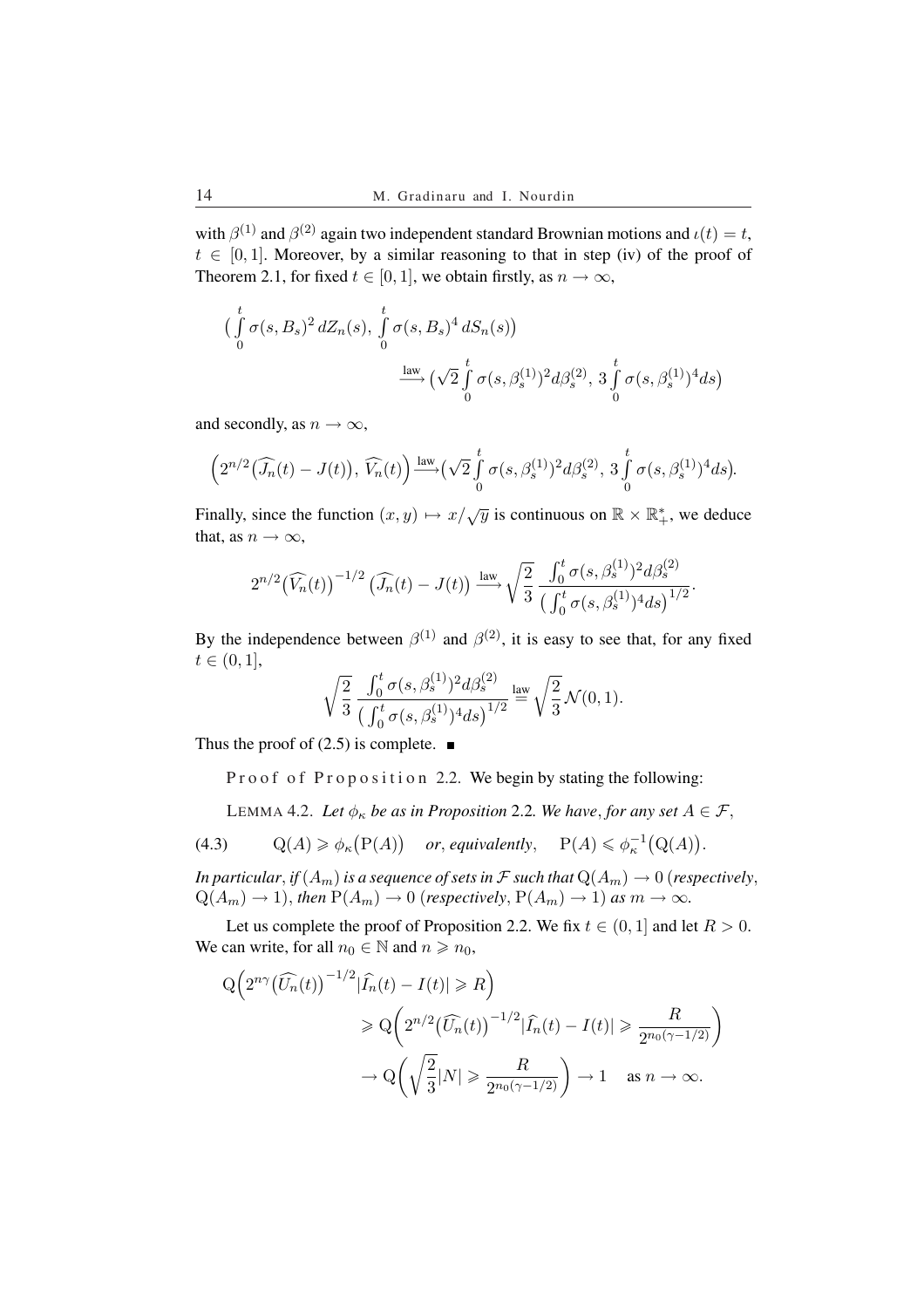Here and below we denote by  $N$  a standard Gaussian random variable under  $Q$ . Consequently, by Lemma 4.2, we obtain the first part of Proposition 2.2. For the second part, using successively Lemma 4.2 and (2.13), we see that

$$
\limsup_{n \to \infty} P\left( \left(\widehat{U_n}(t)\right)^{-1/2} |\widehat{I_n}(t) - I(t)| \geq \frac{\beta}{2^{n/2}} \right)
$$
\n
$$
\leq \limsup_{n \to \infty} \phi_{\kappa}^{-1}\left( Q\left( \left(\widehat{U_n}(t)\right)^{-1/2} |\widehat{I_n}(t) - I(t)| \geq \frac{\beta}{2^{n/2}} \right) \right)
$$
\n
$$
= \phi_{\kappa}^{-1}\left( Q(\sqrt{2/3} |N| \geq \beta) \right). \blacksquare
$$

P r o o f o f L e m m a 4.2. We have, using the Jensen and Cauchy–Schwarz inequalities,

$$
Q(A) = E_P(e^Z \mathbf{1}_A) \ge \exp\left[\frac{1}{P(A)} \int_A Z(\omega) dP(\omega)\right] P(A)
$$

$$
= \exp\left[\frac{E_P(Z \mathbf{1}_A)}{P(A)}\right] P(A) \ge \phi_\kappa(P(A)).
$$

Proof of Proposition 3.1. Let us first prove (3.3). Assume that  $(H)$ holds and fix  $t \in [0, 1]$ . We then have

$$
\widehat{J_n}(t) = \sum_{i=0}^{[2^n t]-1} \left( \psi(B_{(i+1)/2^n}) - \psi(B_{i/2^n}) \right)^2
$$
  
\n
$$
= \sum_{i=0}^{[2^n t]-1} \psi'(B_{i/2^n})^2 (B_{(i+1)/2^n} - B_{i/2^n})^2
$$
  
\n
$$
+ (\psi'\psi'')(B_{i/2^n}) (B_{(i+1)/2^n} - B_{i/2^n})^3 + r_n(t)
$$

with

$$
\sup_{n\geqslant 1}\mathbf{E}\left\{|2^nr_n(t)|\right\}<+\infty.
$$

Moreover, we also have

$$
E\left[\sum_{i=0}^{[2^{n}t]-1} (\psi'\psi'')(B_{i/2^{n}})(B_{(i+1)/2^{n}} - B_{i/2^{n}})^{3}\right]^{2}
$$
  
\n
$$
= \sum_{i,j=0}^{[2^{n}t]-1} E[(\psi'\psi'')(B_{i/2^{n}})(\psi'\psi'')(B_{j/2^{n}})(B_{(i+1)/2^{n}} - B_{i/2^{n}})^{3}
$$
  
\n
$$
\times (B_{(j+1)/2^{n}} - B_{j/2^{n}})^{3}]
$$
  
\n
$$
= 15 \cdot 2^{-3n} \sum_{i=0}^{[2^{n}t]-1} E[(\psi'\psi'')(B_{i/2^{n}})^{2}] \le 15 \cdot 2^{-2n} ||\psi'||_{\infty}^{2} ||\psi''||_{\infty}^{2}.
$$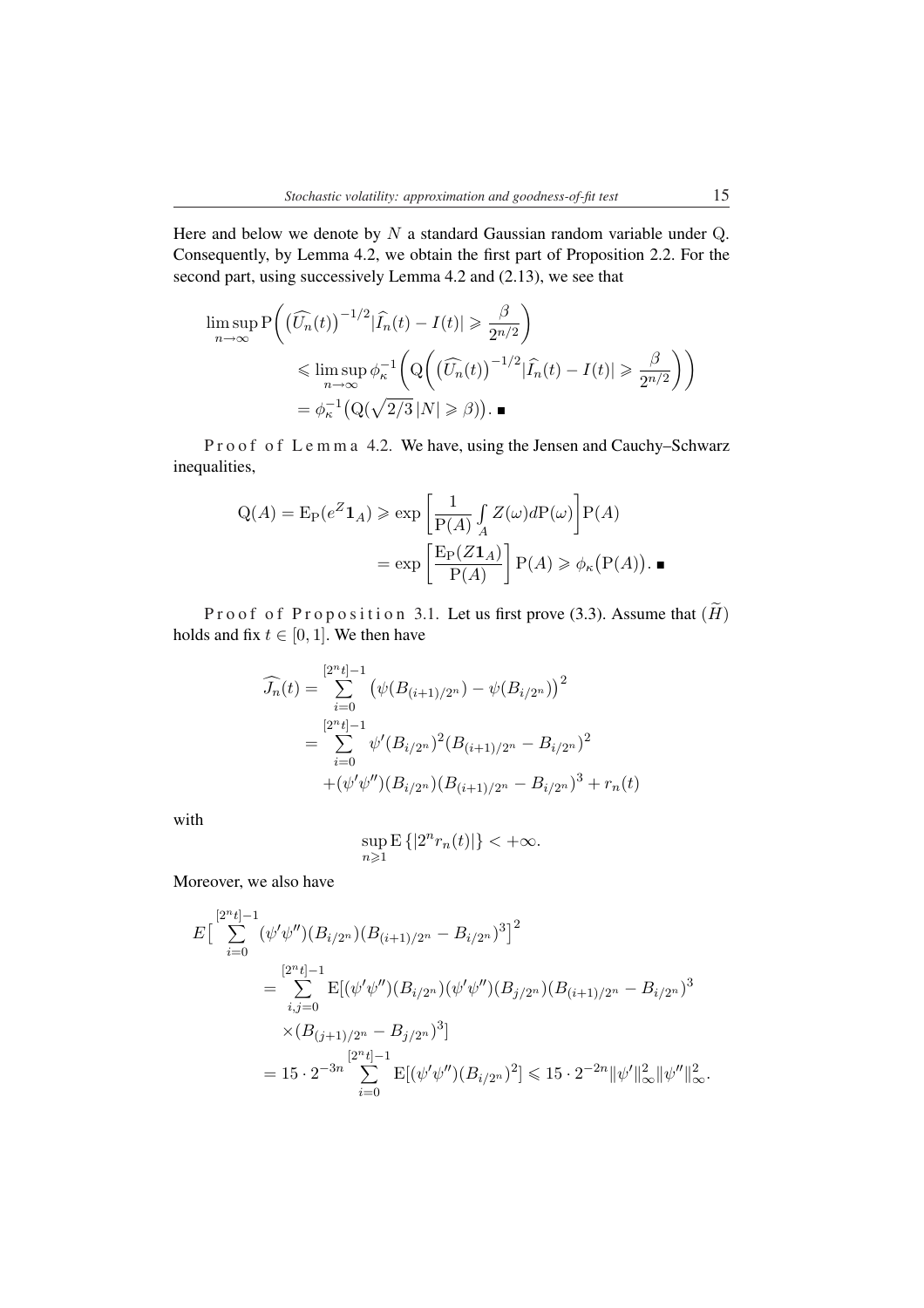Consequently,

$$
\widehat{J_n}(t) - \widehat{\text{link}}_n(t) = \sum_{i=0}^{[2^n t]-1} \psi'(B_{i/2^n})^2 \left[ (B_{(i+1)/2^n} - B_{i/2^n})^2 - \frac{1}{2^n} \right] + \tilde{r}_n(t)
$$

with

$$
\sup_{n\geqslant 1} \mathbf{E} \left\{ |2^n \tilde{r}_n(t)| \right\} < +\infty.
$$

Finally, we can complete the proof of (3.3) as in the proof of Theorem 2.1.

Now, let us prove (3.4) by considering the two situations (i) and (ii).

(i) The case when  $\psi$  is a monotone bijection.

We have, for fixed  $t \in (0, 1]$ ,

$$
|\widehat{J_n}(t) - \widehat{\text{Jint}_n}(t)| \xrightarrow{\text{a.s.}} |\int_0^t (\varphi'(B_u)^2 - (\psi' \circ \psi^{-1} \circ \varphi)(B_u)^2) du| \quad \text{as } n \to \infty.
$$

Assume that

$$
P\left(\int_{0}^{t} (\varphi'(B_u)^2 - (\psi' \circ \psi^{-1} \circ \varphi)(B_u)^2\right) du = 0) > 0.
$$

It follows that the law of the random variable  $\int_0^t$ ¡  $\varphi'(B_u)^2 - (\psi'\circ\psi^{-1}\circ\varphi)(B_u)^2$ du is not absolutely continuous with respect to the Lebesgue measure. At this level, we need the following:

LEMMA 4.3. Let *h be a real analytic function and let*  $T \in (0, 1]$ *. The law of*  $\int_0^1 h(B_u) du$  is absolutely continuous with respect to the Lebesgue measure if and *only if* h *is not a constant funtion.*

Admit this result (the proof of which is postponed to the end of this section). We deduce that  $\varphi'^2 - (\psi' \circ \psi^{-1} \circ \varphi)^2 = c, c \in \mathbb{R}$ . Moreover, necessarily  $c = 0$ because

$$
0 < P\left(\int_{0}^{t} (\varphi'(B_u)^2 - (\psi' \circ \psi^{-1} \circ \varphi)(B_u)^2\right) du = 0\right) = P(ct = 0).
$$

Consequently,  $\varphi^2 = (\psi' \circ \psi^{-1} \circ \varphi)^2$ . By a connectedness argument, we obtain  $\varphi' = \varepsilon \psi' \circ \psi^{-1} \circ \varphi$  with  $\varepsilon \in \{\pm 1\}$ . Then  $\varphi$  is one-to-one and we have  $\varphi' \circ \varphi^{-1} =$  $\varepsilon \psi' \circ \psi^{-1}$  or, equivalently,  $(\varphi^{-1})' = \varepsilon(\psi^{-1})'$ . We finally get  $\varphi^{-1}(x) = \varepsilon \psi^{-1}(x)$ for all  $x \in \mathbb{R}$  or, equivalently,  $\varphi(x) = \psi(\varepsilon x)$  for all  $x \in \mathbb{R}$ . This is a contradiction to  $(\widetilde{A})$ . Consequently, almost surely  $\int_0^t$ ¡  $\varphi'(B_u)^2 - (\psi' \circ \psi^{-1} \circ \varphi)(B_u)^2$ du does not vanish and (3.4) holds.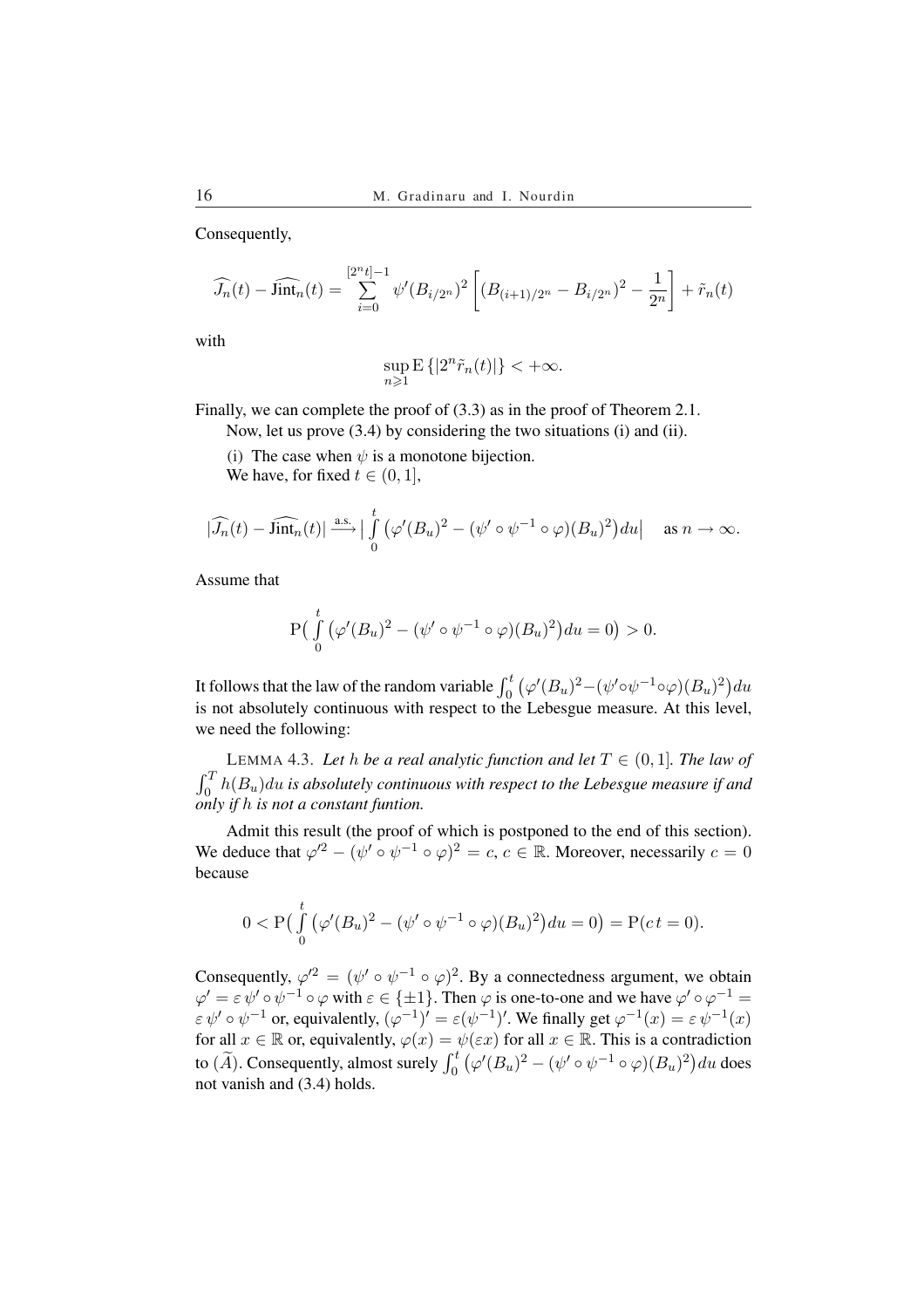(ii) The case when  $\psi'^2 = F(\psi)$ . In this case,

$$
|\widehat{J_n}(t) - \widehat{\text{link}_n}(t)| \stackrel{\text{a.s.}}{\longrightarrow} \Big| \int_0^t \big(\varphi'(B_u)^2 - F(\varphi)(B_u)\big) du \Big| \quad \text{as } n \to \infty.
$$

Assume that

$$
\mathbf{P}\left(\int_{0}^{t} \left(\varphi'(B_u)^2 - F(\varphi)(B_u)\right) du = 0\right) > 0.
$$

Again, it follows that the law of the random variable  $\int_0^t$ ¡  $\varphi'(B_u)^2 - F(\varphi)(B_u)$ du is not absolutely continuous with respect to the Lebesgue measure. Again, using Lemma 4.3, we obtain  $\varphi'^2 = F(\varphi)$ , and then  $2\varphi' \varphi'' = \varphi' F'(\varphi)$ . On the one hand, by real analyticity of  $\varphi$ , the set  $\{x : \varphi'(x) \neq 0\}$  is dense in R and it allows us to simplify:  $2\varphi'' = F'(\varphi)$ . On the other hand, we have  $\varphi'^2(0) = F(0) = \psi'^2(0)$  and  $\varphi(0) = \psi(0)$ . By uniqueness of the Cauchy problem, we deduce that  $\varphi(|\cdot|) =$  $\psi(|\cdot|)$ , which is a contradiction to  $(\overline{A})$ .

Proof of Proposition 3.2. If we assume that  $(H)$  holds, then (3.8) is a consequence of the first point of Proposition 3.1 and Lemma 4.2. Assume that (A) holds. We have, for fixed  $t \in (0, 1]$ ,

$$
\big|\widehat{I_n}(t)-\widehat{\text{lint}_n}(t)\big|\overset{\text{a.s.}}{\longrightarrow}\big|\int\limits_0^t\big(\theta(X_u)^2-\vartheta(X_u)^2\big)du\big|\quad\text{ as }n\to\infty.
$$

Assume that

$$
P\left(\int\limits_0^t \left(\theta(X_u)^2 - \vartheta(X_u)^2\right) du = 0\right) > 0.
$$

Once more, it follows that the law of the random variable  $\int_0^t$ ¡  $\theta(X_u)^2 - \vartheta(X_u)^2$ du is not absolutely continuous with respect to the Lebesgue measure. We need a similar result to Lemma 4.3:

LEMMA 4.4. Let h be a real analytic function and let  $T \in (0, 1]$ . The law of  $rT$  $\int_0^1 h(X_u) du$  is absolutely continuous with respect to the Lebesgue measure if and *only if* h *is not a constant function.*

Using this result, we deduce that  $\vartheta^2 - \theta^2 = c$ ,  $c \in \mathbb{R}$ . Moreover, necessarily  $c = 0$  because

$$
0 < P\Big(\int_{0}^{t} \big(\theta(X_u)^2 - \vartheta(X_u)^2\big) du = 0\Big) = P(ct = 0).
$$

This is a contradiction to  $(A)$ .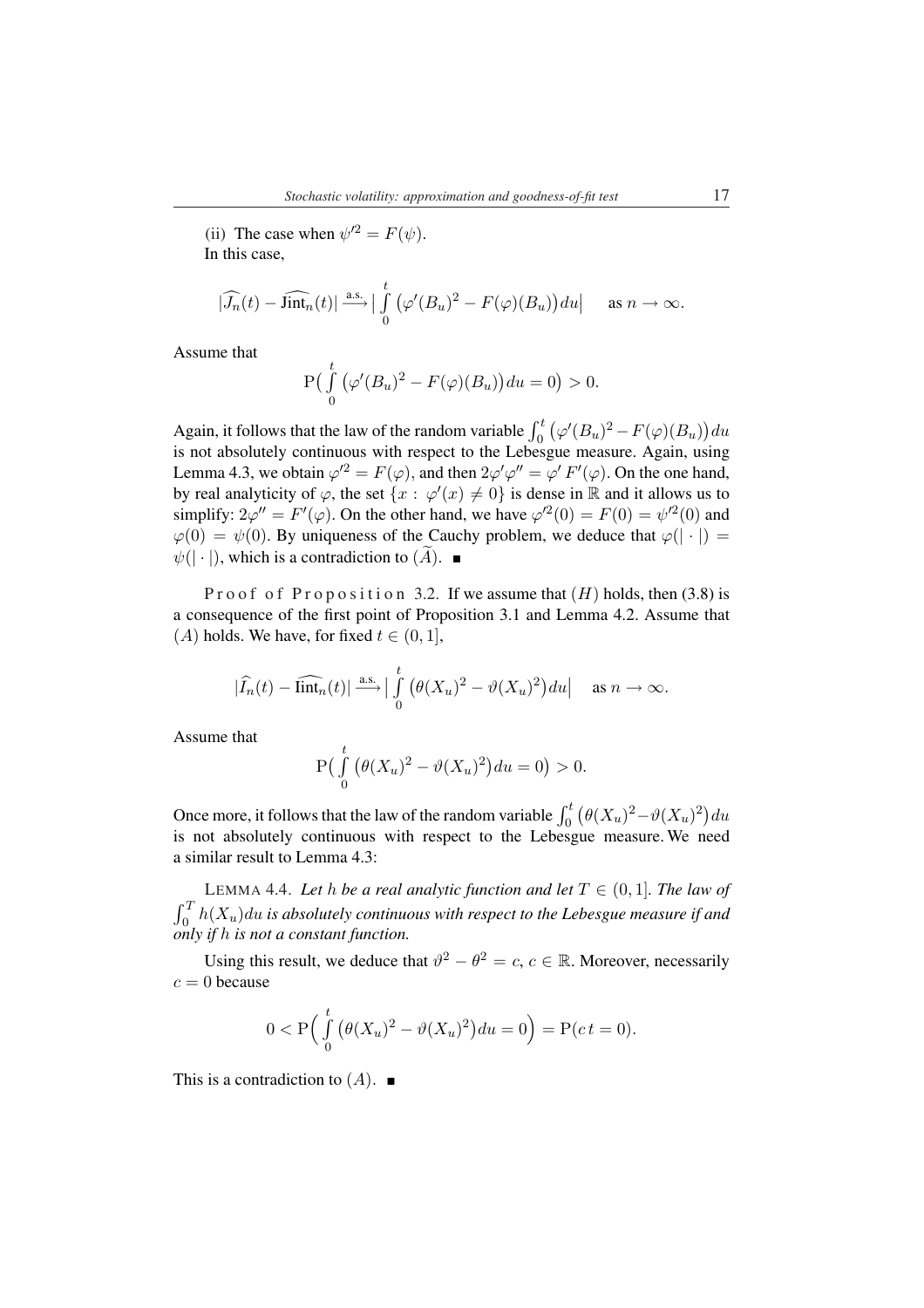Proof of Lemmas 4.3 and 4.4. We use the Malliavin calculus. By Theorem 2.1.3 in [14], p. 87, we know that if F lies in the Malliavin space  $\mathbb{D}^{1,2}$ Theorem 2.1.3 in [14], p. 87, we know that if F lies in the Malilavin space  $\mathbb{D}^{3}$ <br>and if  $\int_0^T (D_t F)^2 dt > 0$  almost surely, then the law of F is absolutely continuous with respect to the Lebesgue measure on R.

Firstly, if  $F = \int_0^T$  $\int_0^T h(B_u) du$ , then  $D_t F = \int_0^T h(B_u) du$  $\int_0^t D_t$ ¡  $h(B_u)$ ¢  $du = \int_t^T$  $\int_t^T h'(B_u) du.$ We have

$$
P(\forall t, D_t F = 0) = P(\forall t, h'(B_t) = 0).
$$

If we assume P  $(\forall t, h'(B_t) = 0) > 0$ , then, in particular, P ¡  $h'(B_T) = 0$ ) > 0. Since h is analytic and the random variable  $B_T$  is absolutely continuous with respect to the Lebesgue measure, we deduce that  $h' \equiv 0$ . The assertion of Lemma 4.3 follows easily.

 $S$  is rollows easily.<br>Secondly, if  $F = \int_0^T$  $\int_0^1 h(X_u) du$  with X given by (3.5), then

$$
D_t F = \int_0^T D_t (h(X_u)) du
$$
  
=  $\theta(X_t) \int_t^T h'(X_u) \exp \left[ \int_0^u \theta'(X_v) dB_v + \int_0^u \left( b' - \frac{1}{2} \theta'^2 \right) (X_v) dv \right] du$ 

and the assertion of Lemma 4.4 follows as previously.  $\blacksquare$ 

Acknowledgements. We thank Jean Jacod who pointed out some references on the subject. We also want to thank the anonymous referee for a careful and thorough reading of this work and his constructive remarks.

### **REFERENCES**

- [1] R. H. Abraham, J. E. Marsden and T. S. Ratiu, *Manifolds*, *Tensor Analysis*, *and Applications*, 2nd edition, Springer, Berlin–Heidelberg–NewYork 1988.
- [2] O. E. Barndorff-Nielsen and N. Shephard, *Realized power variation and stochastic volatility models*, Bernoulli 9 (2003), pp. 243–265.
- [3] E. Becker, *Theor ´ emes limites pour des processus discretis ` es´* , Thèse, Université de Paris VI, 1998.
- [4] S. Berman, *Sign-invariant random variables and stochastic processes with sign-invariant increments*, Trans. Amer. Math. Soc. 119 (1965), pp. 216–243.
- [5] P. Billingsley, *Convergence of Probability Measures*, Wiley, New York 1968.
- [6] S. Delattre and J. Jacod, *A central limit theorem for normalized functions of the increments of a diffusion process*, *in the presence of round-off errors*, Bernoulli 3 (1997), pp. 1–28.
- [7] D. Florens-Zmirou, *On estimating the diffusion coefficient from discrete observations*, J. Appl. Probab. 30 (1993), pp. 790–804.
- [8] V. Genon-Catalot, C. Laredo and D. Picard, *Non-parametric estimation of the diffusion coefficient by wavelets methods*, Scand. J. Statist. 19 (1992), pp. 317–335.
- [9] M. Gradinaru and I. Nourdin, *Approximation at first and second order of* m*-order integrals of the fractional Brownian motion and of certain semimartingales*, Electron. J. Probab. 8 (2003), paper no. 18.